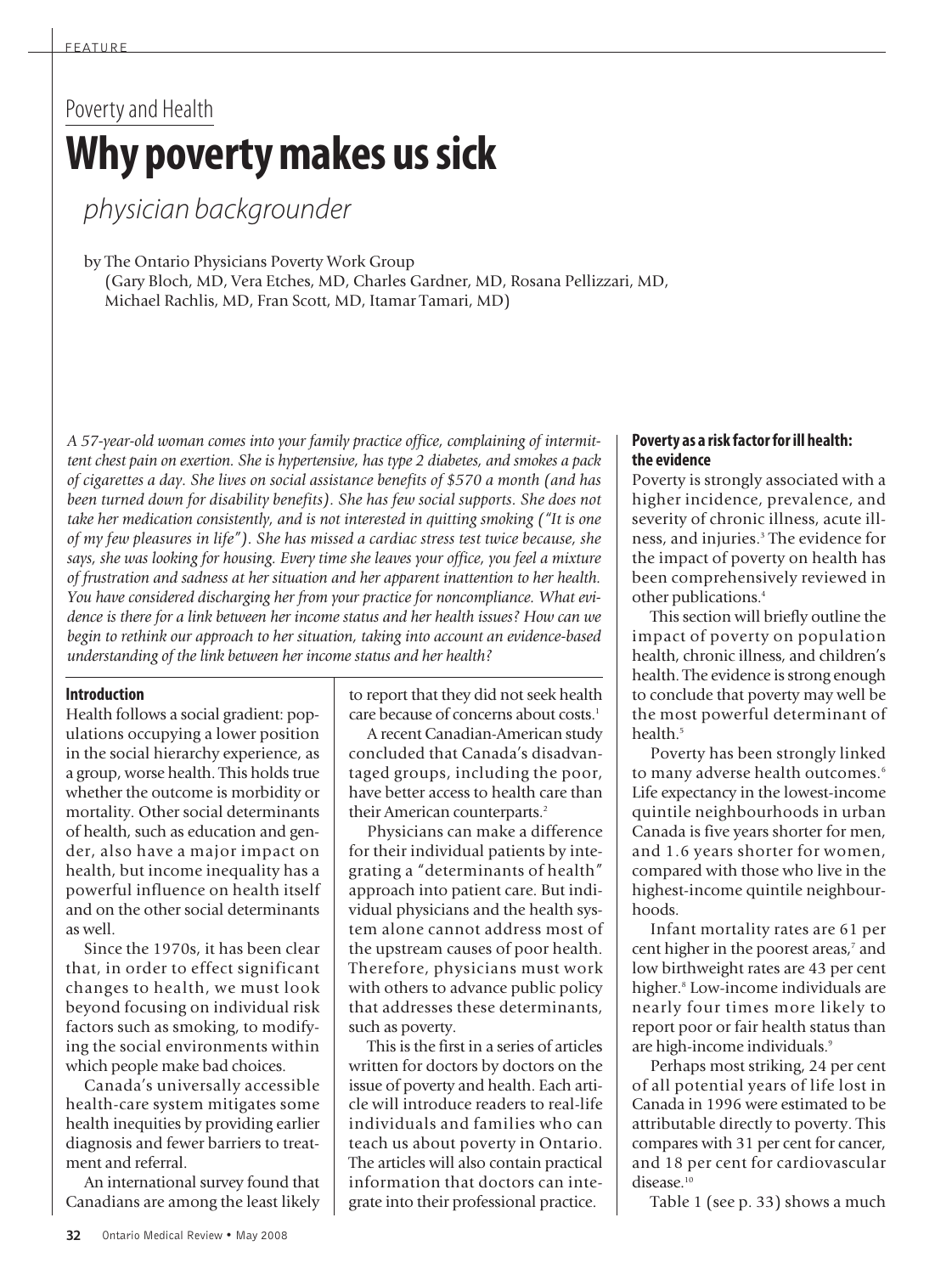higher mortality rate from chronic conditions in the poorest urban neighbourhoods in Canada.

Recently, the Institute for Clinical and Evaluative Sciences identified poverty as a risk factor for developing diabetes. Low-income Ontario women are nearly four times more likely to suffer from diabetes than highincome women. 12

Low income is estimated to be responsible for 25 per cent to 30 per cent of the total mortality from cardiovascular disease. The increased cardiovascular disease burden due to poverty is comparable to that due to smoking and hypertension.<sup>13,14</sup>

A large study showed that each \$10,000 increase in neighbourhood income correlated with a 10 per cent decrease in mortality after myocardial infarction. <sup>15</sup> Furthermore, poverty causes barriers to access to some services. Ontarians living in low-income areas have 23 per cent fewer angiograms, and wait 40 per cent longer for these examinations. 15

The prevalence of depression among low-income individuals is 60 per cent higher than the Canadian average. <sup>16</sup> Studies on individuals with high levels of food insecurity (a good marker of severe poverty) have shown that they have three times the risk of suffering from a major depressive episode. <sup>17</sup> They have a higher risk of isolation and poor social support, <sup>18</sup> and of reporting stressful life circumstances. 19

Children living in poverty are particularly susceptible to its deleterious effects<sup>20</sup> Canadian children living in poverty are more likely to develop a variety of illnesses and injuries, as well as suffer growth retardation and developmental difficulties. <sup>21</sup> They are also more likely to experience hospitalization, mental health problems, and difficulties in school, such as lower school achievement and early school leaving.<sup>22,23</sup>

Of course, many poor children do better themselves economically as they grow into adults. But to paraphrase an old saying, "While one can take a child out of poverty, one cannot take poverty out of the child."

## **Table 1 The Increase inMortality Due to ChronicConditionsin Lowest Compared to Highest Income Quintile Neighbourhoods, 1996<sup>11</sup>**

| <b>Cause of Death</b>   |                   | Increase in mortality in<br>lowest vs. highest income<br>quintile neighbourhoods |
|-------------------------|-------------------|----------------------------------------------------------------------------------|
| All Causes              | <b>Both sexes</b> | 32%                                                                              |
|                         | Males             | 43%                                                                              |
|                         | Females           | 16%                                                                              |
| Ischemic Heart Disease  | Males             | 31%                                                                              |
|                         | Females           | 25%                                                                              |
|                         |                   |                                                                                  |
| Cirrhosis               | Males             | 150%                                                                             |
|                         | Females           | $-5%$                                                                            |
| <b>Uterine Cancer</b>   | Females           | 50%                                                                              |
| Lung Cancer             | Males             | 56%                                                                              |
| <b>Mental Disorders</b> | <b>Both sexes</b> | 30%                                                                              |
| <b>Diabetes</b>         | Males             | 56%                                                                              |
|                         | Females           | 47%                                                                              |
|                         |                   |                                                                                  |

### **Table 2 Effect ofLiving on Social Assistance on Health Status\* Health Condition Odds ratio for presence of condition among individuals living on welfare compared to individuals not living on welfare (adjusted for age and sex)** Poor/fair self-rated health Major Depression Poor Social Support Heart Disease Diabetes Hypertension **Obesity** 3.7 2.0  $2.9$ 3.7 2.5 1.6 1.1

*\* Adapted from Vozoris NT, Tarasuk VS. The health of Canadians on welfare. Can J Public Health. 2004 Mar-Apr;95(2):117.*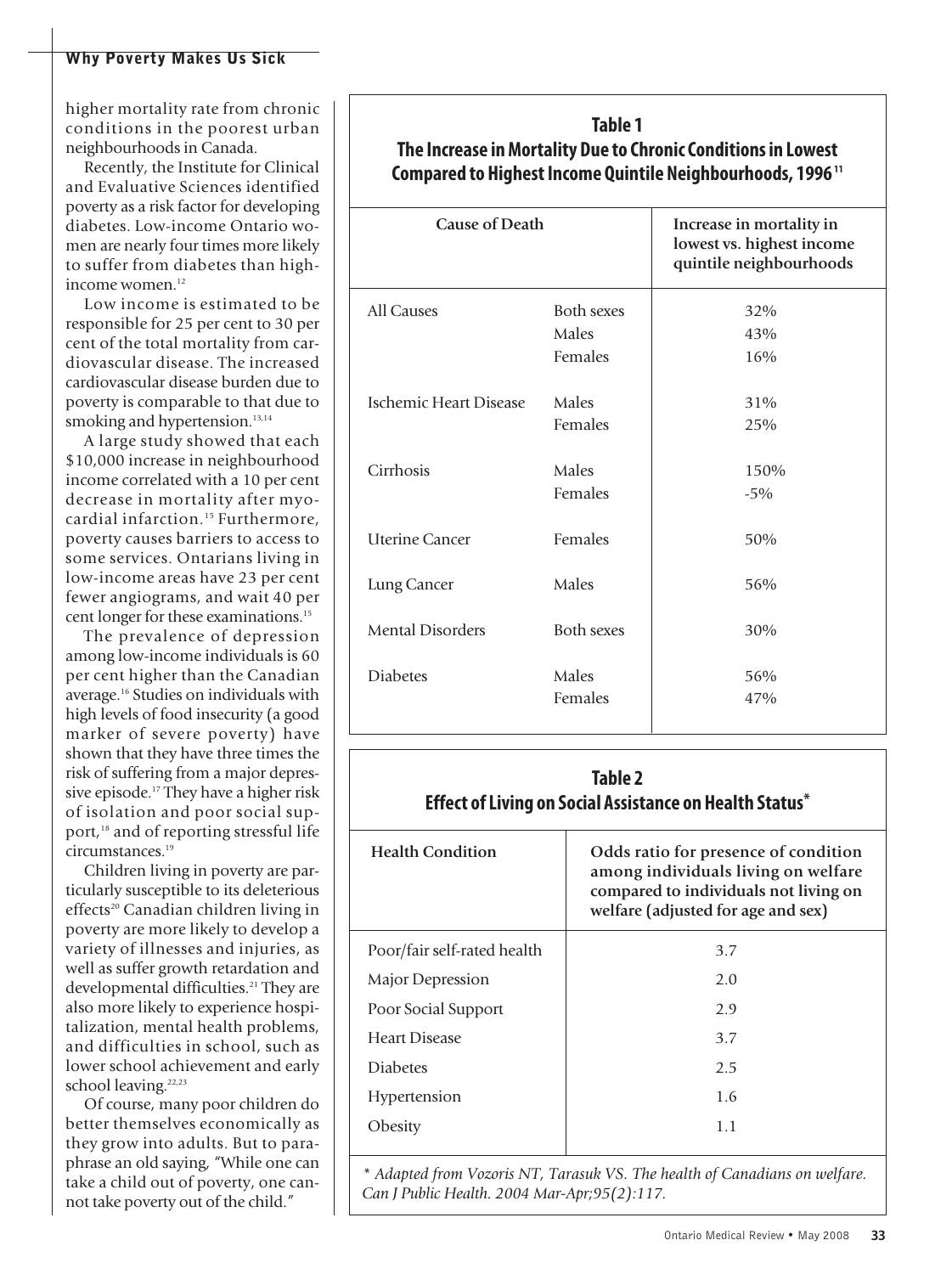Growing up in poverty often leaves lifetime scars. Children in lowincome households experience a higher risk of health problems throughout their lifespans, independent of their later socioeconomic status. 24,25

Those living on social assistance have the lowest incomes of all and have the highest risk for health problems. 26,27,28

Data from the 1996-1997 National Population Health Survey, summarized in Table 2 (see p. 33), show the impact of living on welfare on the health of social assistance recipients.

Living on social assistance should be considered, with poverty, to be a major risk factor for ill health.

**Whyis poverty ofsuch concern "now"?** The House of Commons passed a unanimous resolution in 1989 to end child poverty by the year 2000. Yet, today, a higher proportion of Canada's children live in poverty than in 14 other countries belonging to the Organization for Economic Co-operation and Development (OECD), including Hungary, Greece and the Czech Republic. 29

Nationally, the 2007 child poverty rate of 11.7 per cent was exactly the same as in 1989 when parliament passed its resolution to end childhood poverty. The rate has moderated since a peak in the 1990s. 30

However, the situation is different in Ontario, where the child poverty rate is 12.6 per cent, having risen since 2001. <sup>30</sup> Nearly half of all of Canada's poor children live in Ontario.

In Ontario, the median income of many individuals and families dropped sharply in the 1990s due to both an economic recession and deep cuts to the social safety net.

Ontarians living on social assistance have seen their purchasing power decline during this time. 31 Ontario Disability Support rates were not raised from 1993 to 2003, and the increases since have not kept pace with inflation. Similarly, Ontario Works recipients had their rates cut by 22 per cent in 1995, frozen from 1995 to 2003, with only minimal raises since.

In 2005 constant dollars, the income for a family of four receiving social assistance in Ontario dropped from \$22,102 in 1986 to \$19,302 in 2005. 32

In November 2007, the United Way of Greater Toronto reported that poverty levels are continuing to climb; that one in five of Toronto's two-parent families were low-income in 2005; and that families are falling behind families in the rest of the country. 33

Equally disturbing are the trends of growing levels of precarious employment, increasing applications for evictions related to the non-payment of rents, and rising levels of indebtedness.

Some jurisdictions, such as Que-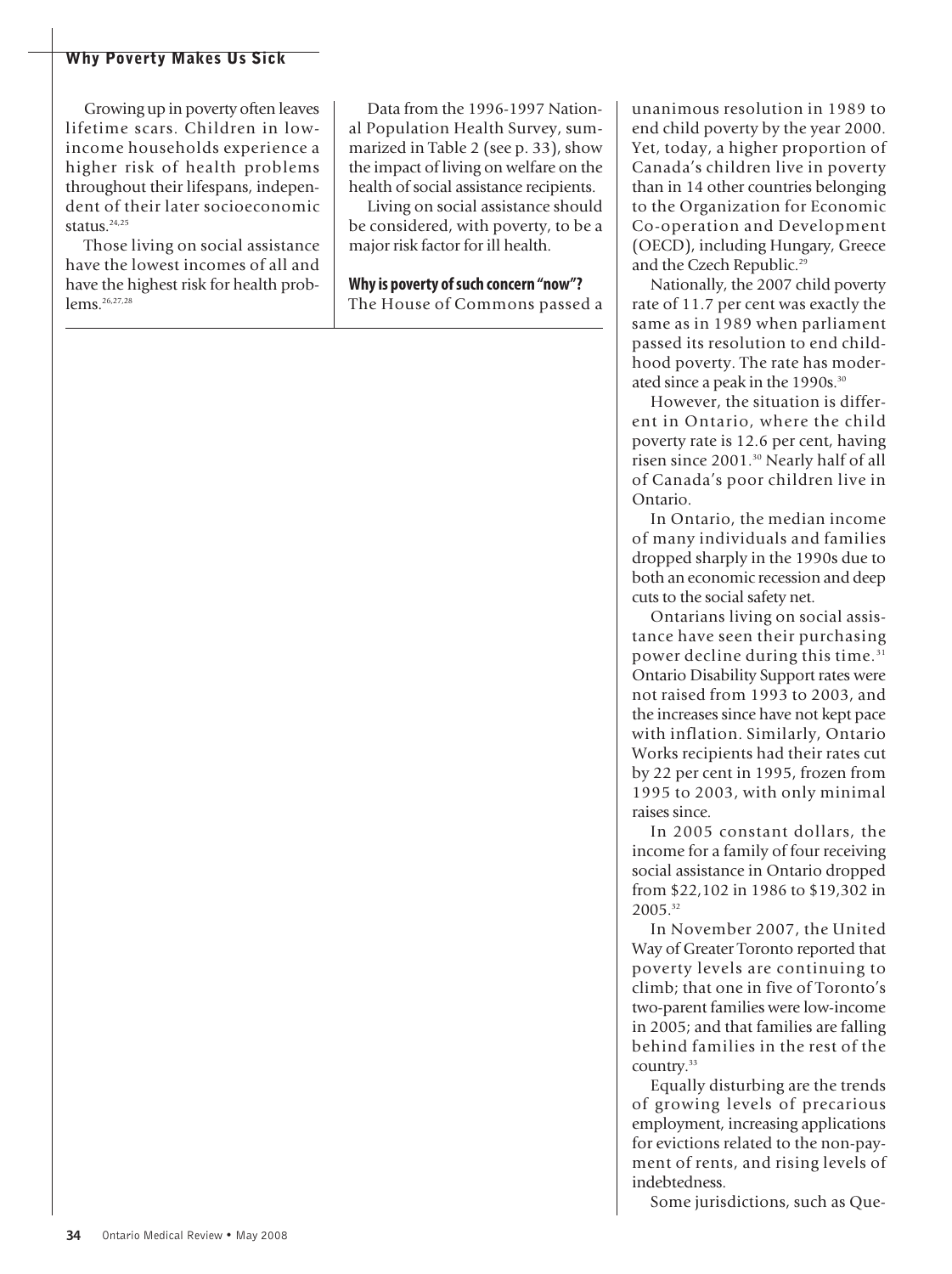bec, Newfoundland and Labrador, and Ireland, have made official commitments to poverty reduction. These examples provide us with both inspiration and important lessons for decreasing poverty in Ontario.

Ontario Premier Dalton McGuinty has pledged to develop a comprehensive government strategy to reduce poverty. He has appointed Minister of Children and Youth Services Deb Matthews as Chair of a Cabinet Committee on Poverty. Minister of Health and Long-Term Care George Smitherman is the committee's vicechair. The committee is to issue its report by the end of 2008.

### **Upcoming articles**

For more than a decade, researchers, physicians, other health professionals, and public health providers have been calling for action on the health problems caused by the province's deepening social inequalities. Ontario's physicians can help to encourage meaningful government action on poverty, at all levels, to build a healthier future for all our patients.

This is the first in a series of articles for physicians on poverty. The second article ("Identifying Poverty in Your Practice and Community," on pages 39-43) addresses issues in the definition and measurement of poverty, and provides doctors with helpful indicators that can be used at the practice level and as population health assessment tools.

The third article ("Strategies for Physicians to Mitigate the Health Effects of Poverty," on pages 45-49) focuses on what doctors can do to effectively respond to and address poverty with their patients, and in their communities.

A fourth article, scheduled to appear next month, will consider high-risk groups in which poverty may be hidden or particularly severe.

The fifth instalment will present the evidence for policies that mitigate and prevent poverty.

The authors hope that the series will enable colleagues to better respond to the individual patient's poverty-

## **Appendix SelectedmajorCanadian governmentreports expressing the need to address poverty as a health issue**

- Canada. Parliament. Senate. Special Committee on Poverty. Poverty in Canada. [Chair: D.A. Croll]. Ottawa, ON: Information Canada; 1971.
- Ontario. Social Assistance Review Committee. Transitions: report of the Social Assistance Review Committee. [Chair: G. Thomson]. Toronto, ON: Queen's Printer for Ontario; 1988.
- Warren RA. Wealth and health: health and wealth. Toronto, ON: Ontario, Premier's Council on Health, Well-Being and Social Justice; 1994.
- Ross NA. What have we learned studying income inequality and population health? Ottawa, ON: Canadian Population Health Initiative, Canadian Institute for Health Information; 2004 Dec. Available from: http://secure.cihi.ca/cihiweb/products/IIPH\_2004\_e.pdf. Accessed: 2008 Apr 25.
- Public Health Agency of Canada, Federal/Provincial/Territorial Advisory Committee on Population Health and Health Security, Health Disparities Task Group. Reducing health disparities: roles of the health sector: discussion paper. Ottawa, ON: Minister of Health; 2004 Dec. Available from: http://www.phac-aspc.gc.ca/ph-sp/disparities/ pdf06/disparities\_discussion\_paper\_e.pdf. Accessed: 2008 Apr 25.
- Health Council of Canada. Health care renewal in Canada: clearing the road to quality: annual report to Canadians, 2005. Toronto, ON: Health Council of Canada; 2006 Feb. Available from: http://www.health councilcanada.ca/docs/rpts/2006/2006\_AnnualReport.pdf. Accessed: 2008 Apr 25.
- Ontario Health Quality Council. First yearly report. Toronto, ON: Ontario Health Quality Council; 2006. Available from: http://www.ohqc.ca/ pdfs/ohqc\_report\_2006en.pdf. Accessed: 2008 Apr 25.
- Ontario Health Quality Council. QMonitor: report on Ontario's health system. Toronto, ON: Ontario Health Quality Council; 2007. Available from: http://www.ohqc.ca/pdfs/final\_ohqc\_report\_2007.pdf. Accessed: 2008 Apr 25.
- Canada. National Council of Welfare. Solving poverty: four cornerstones of a workable national strategy for Canada. Ottawa, ON: National Council of Welfare; 2007 Winter. [National Council of Welfare Reports, v. 126]. Available from: http://www.ncwcnbes.net/documents/research publications/ResearchProjects/NationalAntiPovertyStrategy/2007 Report-SolvingPoverty/ReportENG.pdf. Accessed: 2008 Apr 25.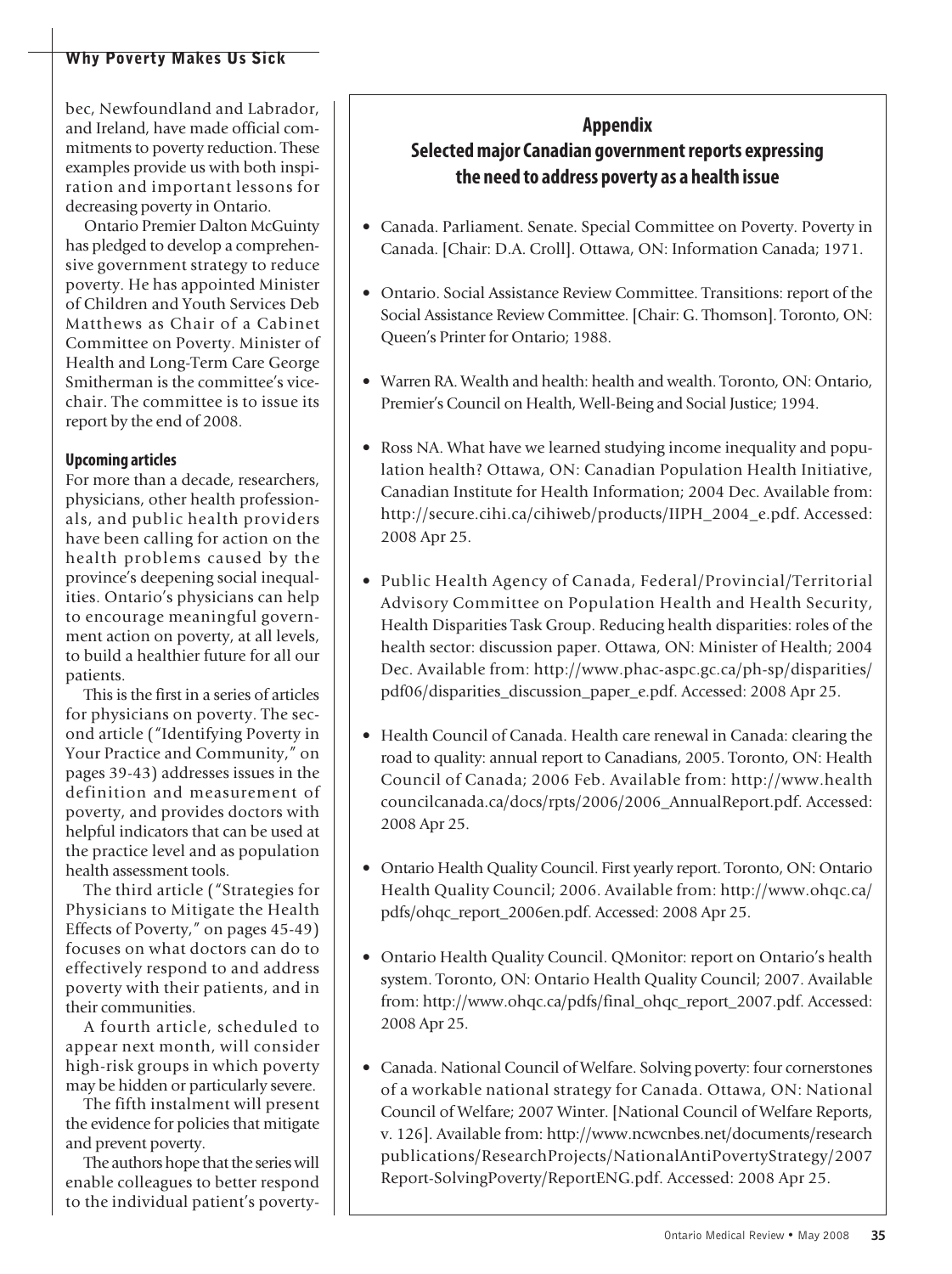related problems and to participate in the current public policy debate about reducing poverty in Ontario.

### **OMA Poverty Articles: Authors**

• *Gary Bloch, MD, CCFP* St. Michael's Hospital Department of Family and Community Medicine, Toronto; Primary Care Director, Inner City Health Associates; Primary Care Lead, Seaton House

Family Health Team

• *Vera Etches, MD, CCFP, MHSc, FRCPC*

Acting Medical Officer of Health Sudbury & District Health

• *Charles Gardner, MD, CCFP, MHSc, FRCPC*

Medical Officer of Health and Chief Executive Officer

Simcoe Muskoka District Health Unit • *Rosana Pellizzari, MD, CCFP, MSc, FRCPC*

Associate Medical Officer of Health and Director, Planning & Policy, Toronto Public Health

Assistant Professor, Department of Community and Family Medicine, University of Toronto

• *Michael Rachlis, MD, MSc, FRCPC* Associate Professor

University of Toronto

Departments of Public Health Sciences and Healthy Policy, Management, and Evaluation

• *Fran Scott, MD, CCFP, MSc, FRCPC* Director, Community Medicine Residency Program

Associate Professor, Public Health Sciences, University of Toronto and Consultant, Planning & Policy and Associate Medical Officer of Health, Toronto Public Health

• *Itamar Tamari, MD, CCFP, FCFP* Family Physician

Stonegate Community Health Centre Past Chair of the OMA Section of CHC & AHAC Physicians

### **OMA Poverty Articles:EditorialCommittee**

• *Gary Bloch, MD, CCFP* St. Michael's Hospital Department of Family and Community Medicine, Toronto; Primary Care Director, Inner City Health Associates;

Primary Care Lead, Seaton House Family Health Team

• *Rosana Pellizzari, MD, CCFP, MSc, FRCPC*

Associate Medical Officer of Health and Director, Planning & Policy Toronto Public Health

• *Michael Rachlis, MD, MSc, FRCPC* Associate Professor University of Toronto

Departments of Public Health Sciences and Healthy Policy, Management, and Evaluation

### **Acknowledgments**

The authors wish to acknowledge the contribution of Dr. David Mckeown, Jan Fordham, Rita Paul-Sen Gupta and Bruce Gardham from Toronto Public Health, and Kathy Hardill, nurse practitioner and member of Health Providers Against Poverty, in the preparation of this article. **OMR**

### **References**

1. Schoen C, Osborn R, Huynh PT, Doty M, Zapert K, Peugh J, Davis K. Taking the pulse of health care systems: experiences of patients with health problems in six countries. Health Aff (Millwood). 2005 Jul-Dec; Suppl Web Exclusives:W5-509-25.

2. Lasser KE, Himmelstein DU, Woolhandler S. Access to care, health status, and health disparities in the United States and Canada: results of a cross-national population-based survey. *Am J Public Health*. 2006 Jul;96(7):1300-7.

3. Auger N, Raynault M-F, Lessard R, Choinière R. Income and health in Canada. In: Raphael D, editor. *Social Determinants of Health: Canadian Perspectives*. Toronto, ON: Canadian Scholars' Press; 2004. p. 39-52.

4. Raphael D. *Poverty and Policy in Canada: Implications for Health and Quality of Life*. Toronto, ON: Canadian Scholars' Press; 2007.

5. Marmot MG. Social inequalities in mortality: the social environment. Wilkinson RG, editor. *Class and Health: Research and Longitudinal Data*. London, UK: Tavistock Publications; 1986. p. 21-33.

6. Raphael D. Increasing poverty threatens the health of all Canadians. *Can Fam Physician*. 2001 Sep; 47:1703-6, 1716-9. Available from: http://www.cfp.ca/cgi/reprint/ 47/9/1703.pdf. Accessed: 2008 Apr 25.

7. Wilkins R, Berthelot J-M, Ng E. Trends in mortality by neighbourhood income in urban Canada from 1971 to 1996. Health Reports 2002; 13(Supplement);6-7. Available from: http://www.statcan.ca/engl i s h / f r e e p u b / 8 2 - 0 0 3 - S I E / 2002001/pdf/82-003-SIE2002007. pdf. Accessed: 2008 Apr 25.

8. Raphael D. *Poverty and Policy in Canada: Implications for Health and Quality of Life*. Toronto, ON: Canadian Scholars' Press; 2007. p. 209.

9. Raphael D. *Poverty and Policy in Canada: Implications for Health and Quality of Life*. Toronto, ON: Canadian Scholars' Press; 2007. p. 211.

10. Wilkins R, Berthelot J-M, Ng E. Trends in mortality by neighbourhood income in urban Canada from 1971 to 1996. Health Reports 2002; 13(Supplement):10. Available from: http://www.statcan.ca/english/freep ub/82-003-SIE/2002001/pdf/82- 003-SIE2002007.pdf. Accessed: 2008 Apr 25.

11. Wilkins R, Berthelot J-M, Ng E. Trends in mortality by neighbourhood income in urban Canada from 1971 to 1996. Health Reports 2002; 13(Supplement):14-5. Available from: http://www.statcan.ca/engl i s h / f r e e p u b / 8 2 - 0 0 3 - S I E / 2 0 0 2 0 0 1 / p d f / 8 2 - 0 0 3 - S I E 2002007.pdf. Accessed: 2008 Apr 25. 12. Manuel DG, Schulz SE. Diabetes health status and risk factors. In: Hux J, Booth G, Slaughter P, Laupacis A, editors. *Diabetes in Ontario: An ICES Practice Atlas*. Toronto, ON: Institute for Clinical Evaluative Sciences in Ontario; 2003. p. 84-6. Available from: http://www.ices.on. ca/file/DM\_Chapter4.pdf. Accessed: 2008 Apr 25.

13. Tanuseputro P, Manuel DG, Leung M, Nguyen K, Johansen H; Canadian Cardiovascular Outcomes Research Team. Risk factors for cardiovascular disease in Canada. *Can J Cardiol*. 2003 Oct;19(11):1249-59. 14. Raphael D. From increasing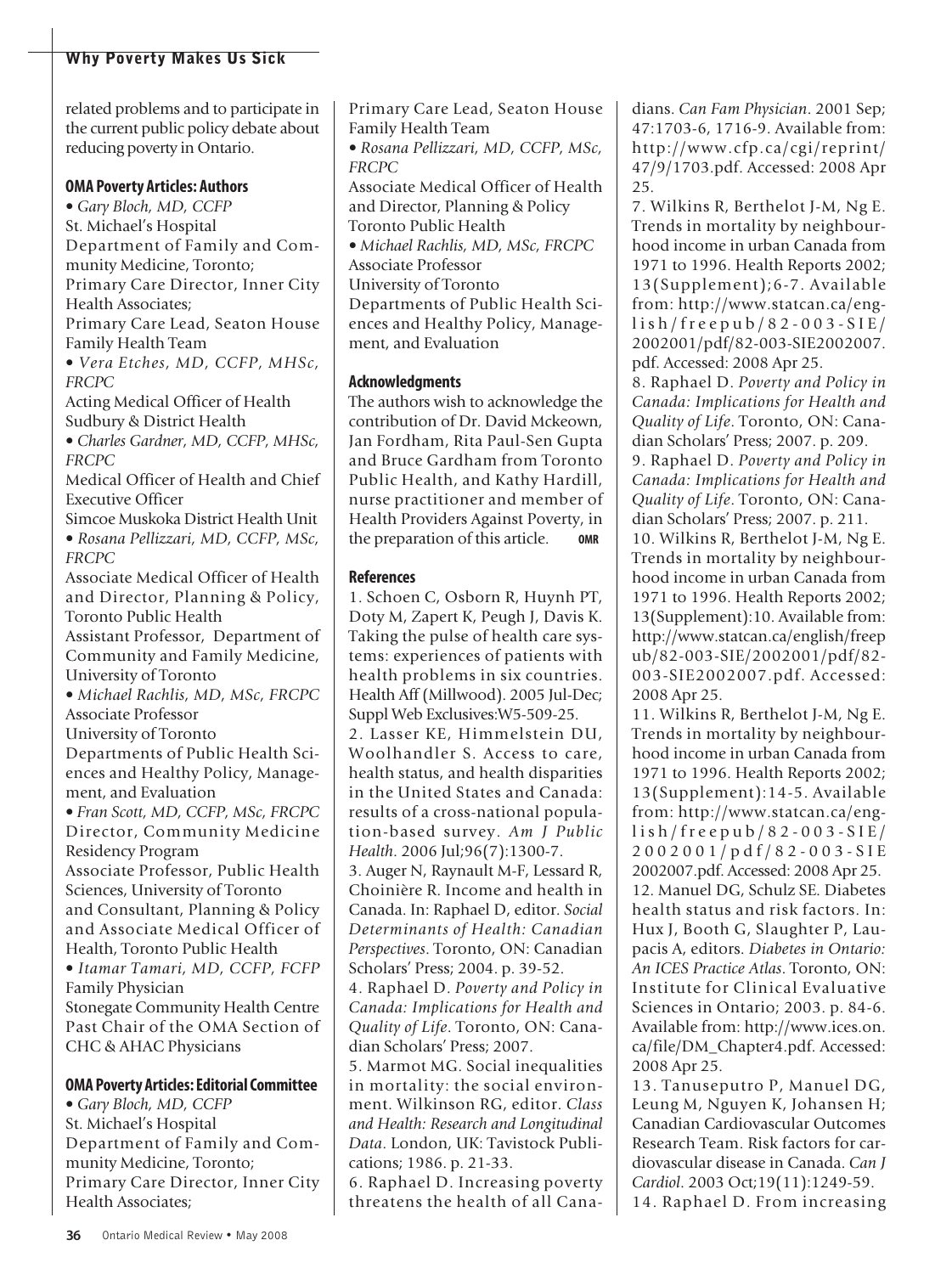poverty to societal disintegration: how economic inequality affects the health of individuals and communities. In: Armstrong H, Armstrong P, Coburn D, editors. *Unhealthy Times: Political Economy Perspectives on Health and Care in Canada*. Don Mills, ON: Oxford University Press; 2001. p. 223-46.

15. Alter DA, Naylor CD, Austin P, Tu JV. Effects of socioeconomic status on access to invasive cardiac procedures and on mortality after acute myocardial infarction. *N Engl J Med*. 1999 Oct 28;341(18):1359-67. Available from: http://content.nejm. org/cgi/reprint/341/18/1359.pdf. Accessed: 2008 Apr 25.

16. Smith KL, Matheson FI, Moineddin R, Glazier RH. Gender, income and immigration differences in depression in Canadian urban centres. *Can J Public Health*. 2007 Mar-Apr;98(2):149-53.

17. Che J, Chen J. Food insecurity in Canadian households. Health Reports 2001; 12(4):11-22. Available from: http://www.statcan.ca/english/studies/82-003/archive/2001/12-4 a.pdf. Accessed: 2008 Apr 25.

18. Vozoris NT, Tarasuk VS. Household food insufficiency is associated with poorer health.J *Nutr*. 2003 Jan;133(1):120-6. Available from: http://jn.nutrition.org/cgi/reprint/1 33/1/120.pdf. Accessed: 2008 Apr 25. 19. Siefert K, Heflin CM, Corcoran ME, Williams DR. Food insufficiency and physical and mental health in a longitudinal survey of welfare recipients. *J Health Soc Behav*. 2004 Jun;45(2):171-86.

20. Davey Smith G. *Inequalities in Health: Life Course Approaches*. Bristol, UK: Policy Press; 2003.

21. To T, Guttmann A, Dick PT, Rosenfield JD, Parkin PC, Tassoudji M, Vydykhan TN, Cao H, Harris JK. Risk markers for poor developmental attainment in young children: results from a longitudinal national survey. *Arch Pediatr Adolesc Med*. 2004 Jul;158(7):643-9. Available from: http://archpedi.ama-assn. org/cgi/reprint/158/7/643.pdf. Accessed: 2008 Apr 25.

22. Kidder K, Stein J, Fraser J. The

health of Canada's children: a CICH profile. 3rd ed. Ottawa, ON: Canadian Institute of Child Health; 2000. 23. Che J, Chen J. Food insecurity in Canadian households, Health Reports. Ottawa: Statistics Canada; 2001,12(4):11-21.

24. Davey Smith G, Gordon D. Poverty across the life course and health. In: Pantazis C, Gordon D, editors. *Tackling Inequalities: Where Are We Now and What Can be Done?* Bristol, UK: Policy Press; 2000. p. 141-58.

25. Raphael D, Farrell ES. Beyond medicine and lifestyle: addressing the societal determinants of cardiovascular disease in North America. *Leadersh Health Serv* 2002;15(4):1-5. 26. Vozoris N, Davis B, Tarasuk V. The affordability of a nutritious diet for households on welfare in Toronto. *Can J Public Health*. 2002 Jan-Feb;93(1):36-40.

27. Tarasuk VS, Beaton GH. Household food insecurity and hunger among families using food banks. *Can J Public Health*. 1999 Mar-Apr; 90(2):109-13.

28. Vozoris NT, Tarasuk VS. The health of Canadians on welfare. *Can J Public Health*. 2004 Mar-Apr;95(2): 115-20.

29. UNICEF. International Child Development Centre. Child poverty in perspective: an overview of child well-being in rich countries: a comprehensive assessment of the lives and well-being of children and adolescents in the economically advanced nations. Florence, Italy: UNICEF Innocenti Research Centre; 2007. Available from: http://www. unicef.org/media/files/ChildPoverty Report.pdf. Accessed: 2008 Apr 25. 30. Campaign 2000. It takes a nation to raise a generation: time for a national poverty reduction strategy: 2007 report card on child and family poverty in Canada. Ottawa, ON: Campaign 2000; 2007. Available from: http://www.campaign2000. ca/rc/rc07/2007\_C2000\_National ReportCard.pdf. Accessed: 2008 Apr 25. 31. Marrone M. Pre-budget submission to the Ontario Standing Committee on Finance and Economic Affairs. Toronto, ON: Income Security Advocacy Centre; 2008 Jan 31. Available from: http://www.income security.org/documents/Pre-budgetsubmission2008-FINAL\_ 003.pdf. Accessed: 2008 Apr 25.

32. Canada. National Council of Welfare. Welfare incomes, 2005. Ottawa, ON: Council of Welfare; 2006 Oct. [National Council of Welfare Reports, v. 125]. Available from: http://www.ncwcnbes.net/ documents/researchpublications/Re searchProjects/WelfareIncomes/200 5Report\_Summer2006/ReportENG. pdf. Accessed: 2008 Apr 25.

33. United Way of Greater Toronto. Losing ground: the persistent growth of family poverty in Canada's largest city. Toronto, ON: United Way of Greater Toronto; 2007 Nov. Available from: http://www.unitedwaytoronto.com/whoWeHelp/reports/p df/LosingGround-fullReport.pdf. Accessed: 2008 Apr 25.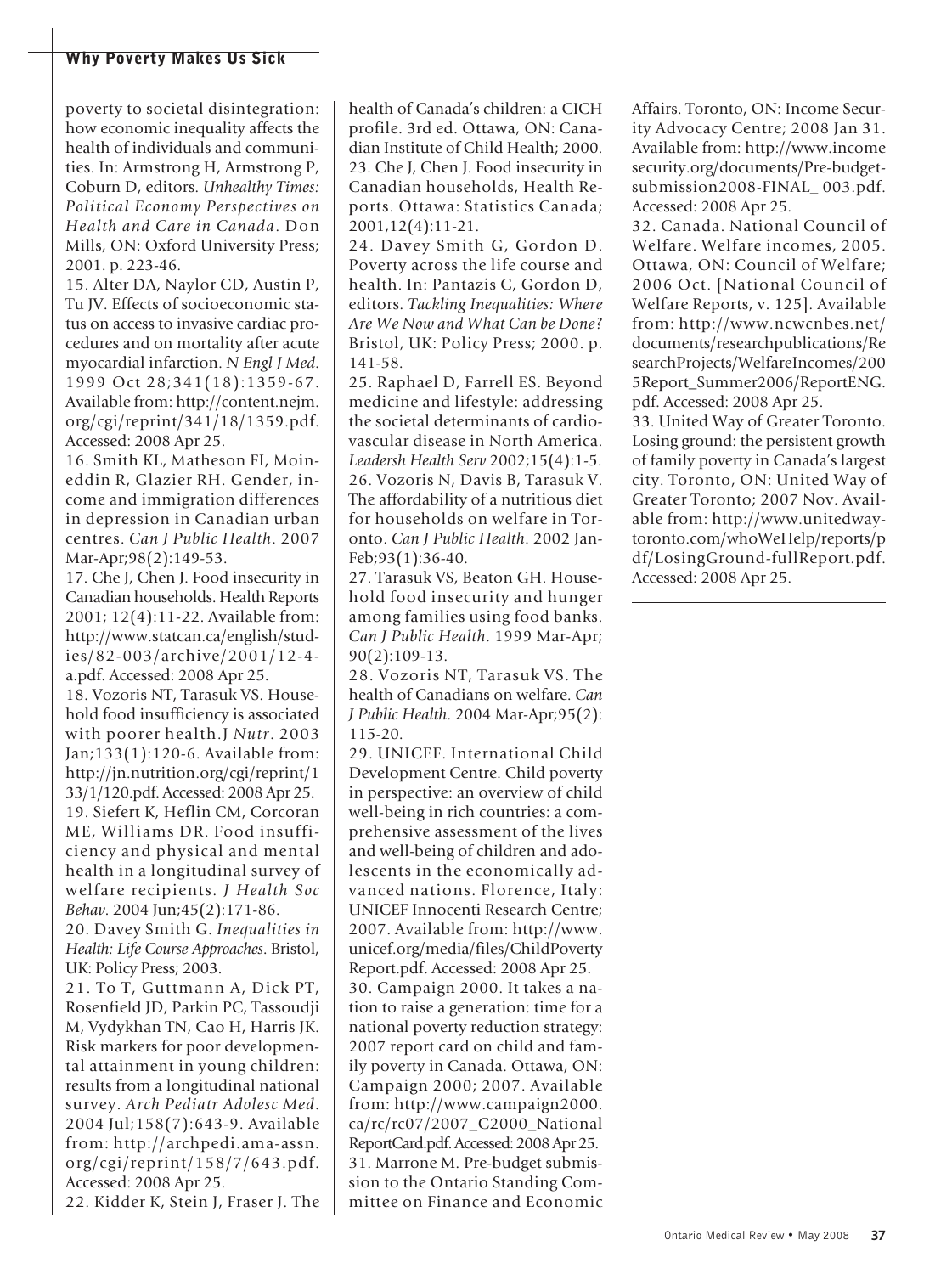# Poverty and Health **Identifying povertyin your practice and community**

by The Ontario Physicians Poverty Work Group (Gary Bloch, MD, Vera Etches, MD, Charles Gardner, MD, Rosana Pellizzari, MD, Michael Rachlis, MD, Fran Scott, MD, Itamar Tamari, MD)

*You are a new family doctor with a practice in a growing multicultural suburb in the Greater Toronto Area. One of your first patients is Sunil K, who is five-years-old and has a chronic cough. When you make a home visit for Sunil after he has spiked a fever, you are surprised to find an extended family living in the home.*

### **Introduction**

Physicians know that their practices include patients living in poverty. Even a practice based in an affluent neighbourhood will have some patients who drift into poverty because of job loss, family break up, illness, or acts of nature.

Because poverty and other determinants of health, like housing, have a major impact on health and healthcare programs, it is important to have accurate information about patients who are suffering economic deprivation. Unfortunately, few doctors or health-care facilities keep track of poverty among their patients.

This article discusses how poverty is measured, and how this information can be used for clinical practice and public policy.

### **Themeasurement of poverty**

Governments and organizations use a variety of different indices to categorize persons as "poor" or "nonpoor." In some instances, this has prompted a debate that could be characterized as, "how poor does one have to be, to be poor?"

Of course, this is scientifically inappropriate because the process uses income as a dichotomous variable when, in fact, it is a continuous variable.

For example, air humidity is a con-

tinuous variable which measures the saturation of air with water vapour, from zero per cent to 100 per cent. However, it only rains when the air is saturated, at 100 per cent. Measuring the humidity with a rain barrel wouldn't tell us very much.

This situation is similar to that faced by clinical practice guideline committees when they define thresholds of blood pressure as hypertension. Systolic blood pressure levels above 130 mmHg and diastolic levels above 80 mmHg are associated with increased risk of illness, but treatment thresholds for most hypertensives are above this level.

A third-generation mother on social assistance and a third-year engineering student might be defined as poor, but the implications for their health are quite different. They require tailored approaches to their poverty from the health-care delivery system and the policy process.

The faces of poverty are often hidden to physicians. Patients may be ashamed to say they cannot afford their prescriptions or follow other advice.

Listening to patient stories and/or participating in community initiatives can supplement more formal data, and assist physicians to identify individuals who are at risk for the health impacts of poverty.

### **Absolute versusrelative poverty measurement**

The most common indicator used for poverty is the low income cut-off (LICO). <sup>1</sup> Statistics Canada defines those below the LICO as those households who spend more than 20 percent more of their income than average on food, shelter and clothing. The LICO is adjusted for family size and degree of urbanization. LICO is a relative indicator because the poverty rate could go up if the wealthiest got wealthier even if the poorest didn't get poorer.

On the other hand, some recommend using an index that measures more explicit deprivation. There will always be problems associated with choosing thresholds for diagnosis from a continuous variable.

However, the relative approach to poverty measurement, such as LICO, seems to be more consistent with identifying it from a health perspective.

A number of epidemiological studies have concluded that even when people have significantly more than their basic needs met, their relative socio-economic position still confers considerable extra risk. For example, the U.K.'s Whitehall studies investigated cardiovascular risks in men employed by the British civil service, all of whom lived above any level of deprivation. <sup>2</sup> Nonetheless, the men at the lowest level of the civil service had mortality rates that were four times those of the senior administrators.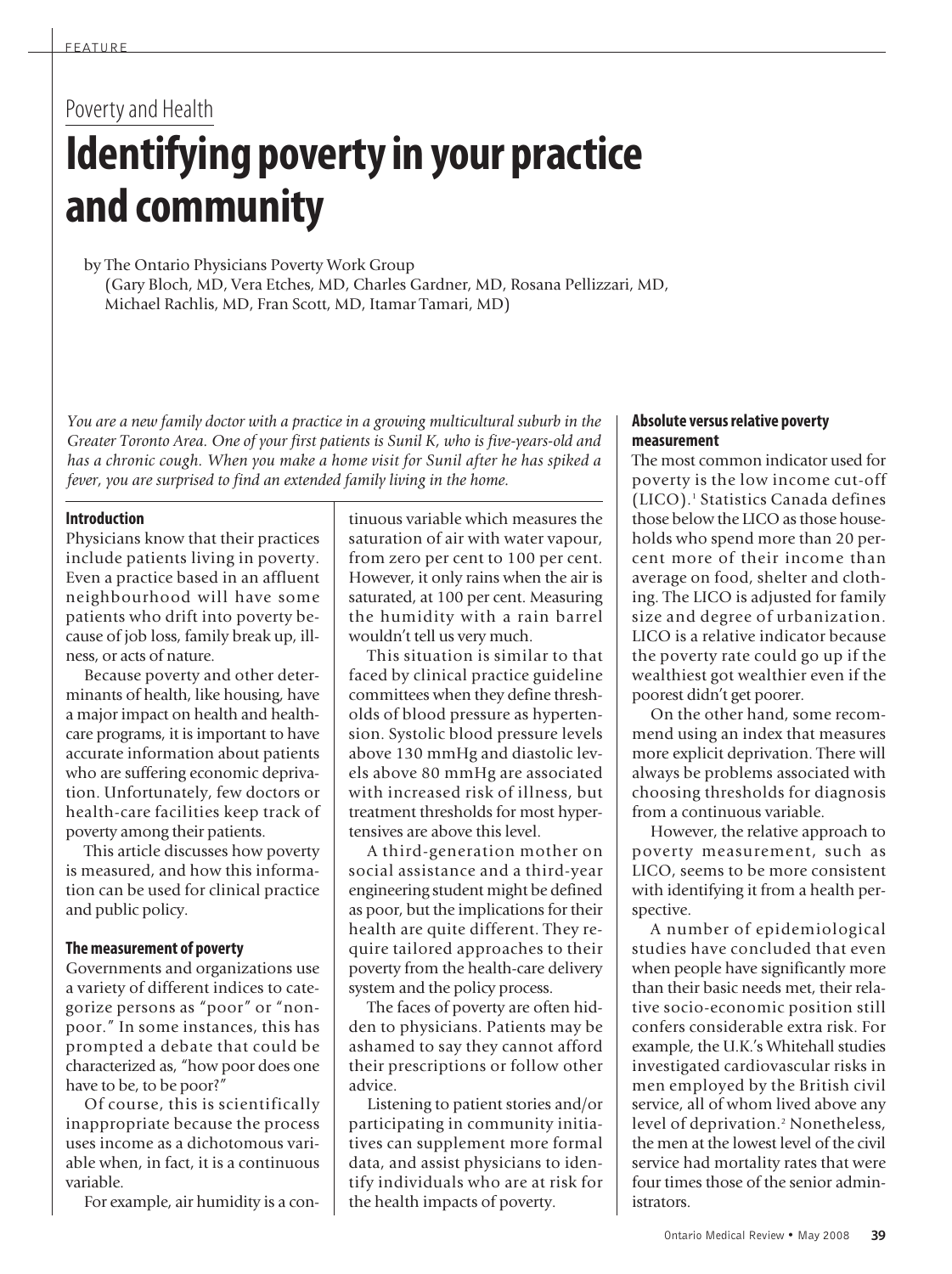### **Povertymeasurementin practice**

*You are an established specialist in obstetrics/gynecology in Scarborough. You have been accepting referrals from Public Health for a number of years and have noticed a recent increase in low prepregnancy weights in your patients, and wonder if others are seeing this as well.*

Physicians, other health-care providers, public health practitioners, researchers and social policy-makers, use many sources of information to describe, define and compare poverty levels in individuals and groups. Examples include census data, information on social assistance case loads, and health-care utilization data.

Information collected at the local level, through self-report surveys, direct observation, and discussions with local social services personnel, are particularly valuable.

Demographic questionnaires, which are completed when a new patient or family joins a practice and updated routinely, can assist physicians in understanding the economic challenges faced by their patients.

Primary care physicians are particularly interested in collecting, utilizing and updating patient information about determinants of health and risk factors as they change over the life course of their patients.

Ontario's Community Health Centres (CHCs) have provided leadership by including social demographic information in the intake form of new patients. A self-administered questionnaire is used to ask immigration status, ethnic or religious background, income and education level, as well as family composition. Unfortunately, the limits of current electronic systems prevent the full use of this data.

Some individuals and communities are concerned about the collection of data and registration as they fear misuse of this information by government and others. Physicians can discuss these concerns and provide reassurance regarding how this information is collected and used.

Patients who appreciate the health reasons for collecting sensitive information about themselves and their community are more willing to disclose.

### **Povertymeasurementin the community**

*The Zehr family runs a farm in southwestern Ontario. According to Perth County's report on the cost of healthy eating (Nutritious Food Basket), the family cannot afford to eat well enough at certain times of the year. Their family doctor has not asked them about this, and they feel ashamed to mention it.*

At times, poverty may not be easily identified within a practice, but may be seen through local statistics and stories. Information on poverty levels in communities is often analyzed and grouped by geographic area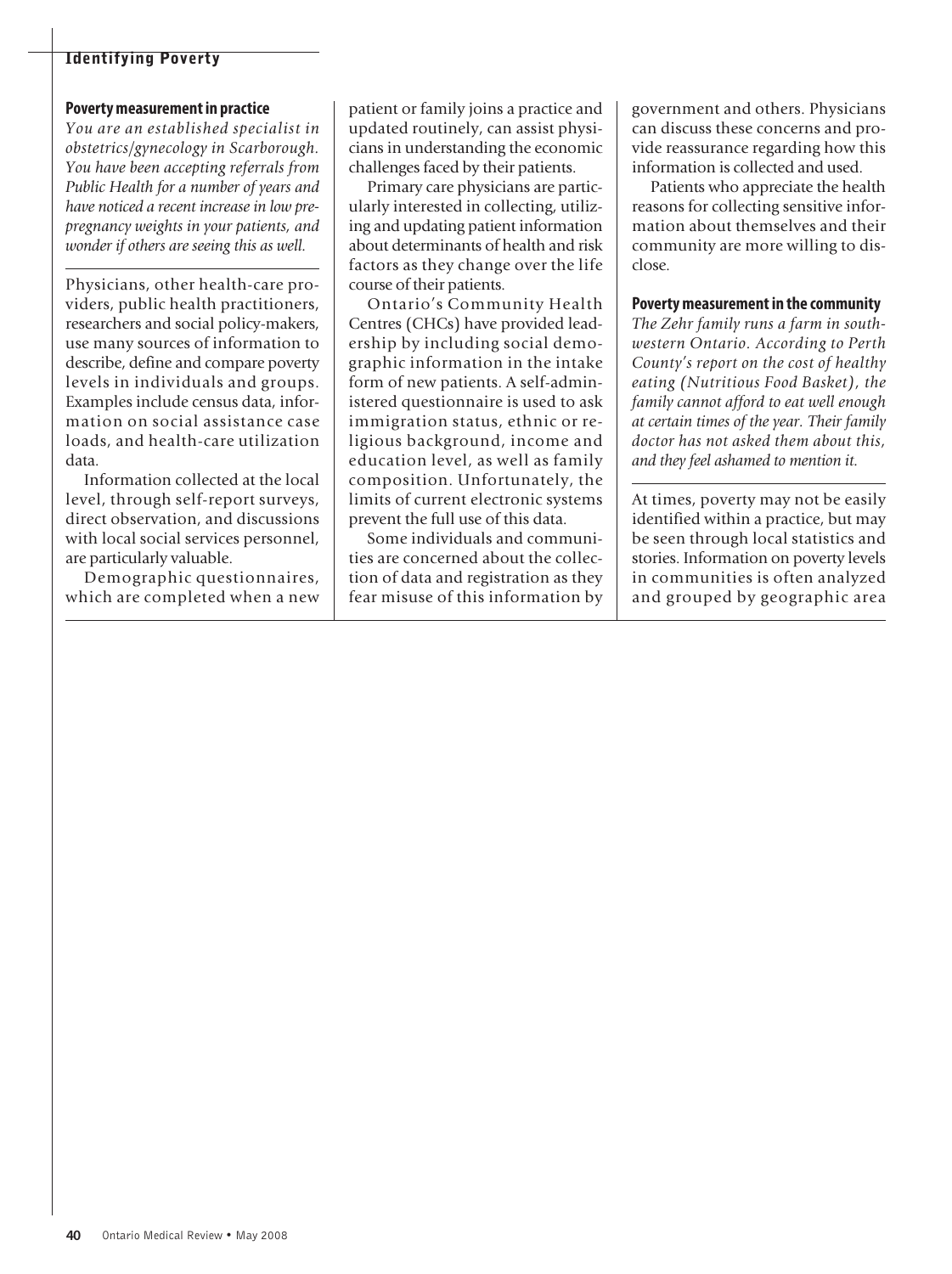(neighbourhoods for example), but can also be presented by other common factors, such as age, gender, and ethno-racial identification. Groups such as farmers or Aboriginals are often left out of studies as they are not identified in the collection of information.

Physicians can access this kind of information through their local health unit, social planning council, or municipality. In addition, local media (e.g., newspapers) may present this information. Informed physicians can support families like the Zehrs through local knowledge of families at risk.

### **Populationmeasures of poverty**

There are many reports on population measures of poverty, such as the Poverty by Postal Code report by the United Way of Greater Toronto, <sup>4</sup> and the Institute for Clinical Evaluative Sciences (ICES) report on the geography of diabetes. 5

Poverty is usually measured by household income levels, either with a relative approach or absolute approach. However, poverty can be measured with other data, such as:

- Housing security (homelessness, shelter use, waiting lists for supported housing).
- Job security (unemployment, access to employment insurance, full-time/part-time, permanent/ temporary employment).
- Education (high-school graduation, enrolment, literacy).
- Food security (food bank use, local Public Health's "Cost of a Nutritious Food Basket" calculations).

The cost of poverty to society can also be measured. The Federal/Provincial/Territorial Health Disparities Task Group estimated that health disparities, many due to economic disparities, increased the cost of health care in Canada by 20 per cent, <sup>6</sup> approximately \$35 billion.

### **Povertymeasurement provincially, nationally and internationally**

The measurement of levels of poverty regionally, nationally, and interna-

tionally, is of great interest to policymakers and researchers. This enables them to identify trends and high-risk groups, and assess the impact of interventions (such as taxation, child benefits, etc.) on poverty reduction and health improvement.

Physicians can critically assess poverty statistics by asking themselves how the information is collected and presented:

- Does income include all sources: work, government transfers, etc.?
- Does income include before-tax or after-tax figures?
- Is the unit of analysis individual, household, or economic family?
- Is there any adjustment for expenses: non-discretionary or not?

Historically, Canada has used the low income cut-off (LICO) statistic to measure individuals and families at risk of poverty. <sup>3</sup> LICO levels are updated annually. LICO levels are higher than levels for social assistance or minimum wage. <sup>7</sup> The overall Canadian LICO rate is 10.8 per cent, but certain populations have much higher rates. 8

Approximately 30 per cent of fe-

male, single-parent-led families, and single-person households fall below the LICO. While LICO may be a relative rate, most low-income families have much lower incomes than the LICO threshold. An average lowincome family lives approximately \$10,000 below LICO. 9

Other measures used in Canada include the low-income measure (LIM), which is defined as half the median family income (income is adjusted for the family size), and the market basket measure (MBM), which defines a basket of goods and services necessary to live in communities across Canada, and then determines the necessary disposable income to purchase those services. 3

The Nutritious Food Basket is Ontario's standardized food-costing tool that measures the real cost of healthy eating. <sup>10</sup> Ontario Boards of Health collect data from grocery stores within their health units each year to monitor the cost of eating nutritious food in their communities. This information is used to promote and support the development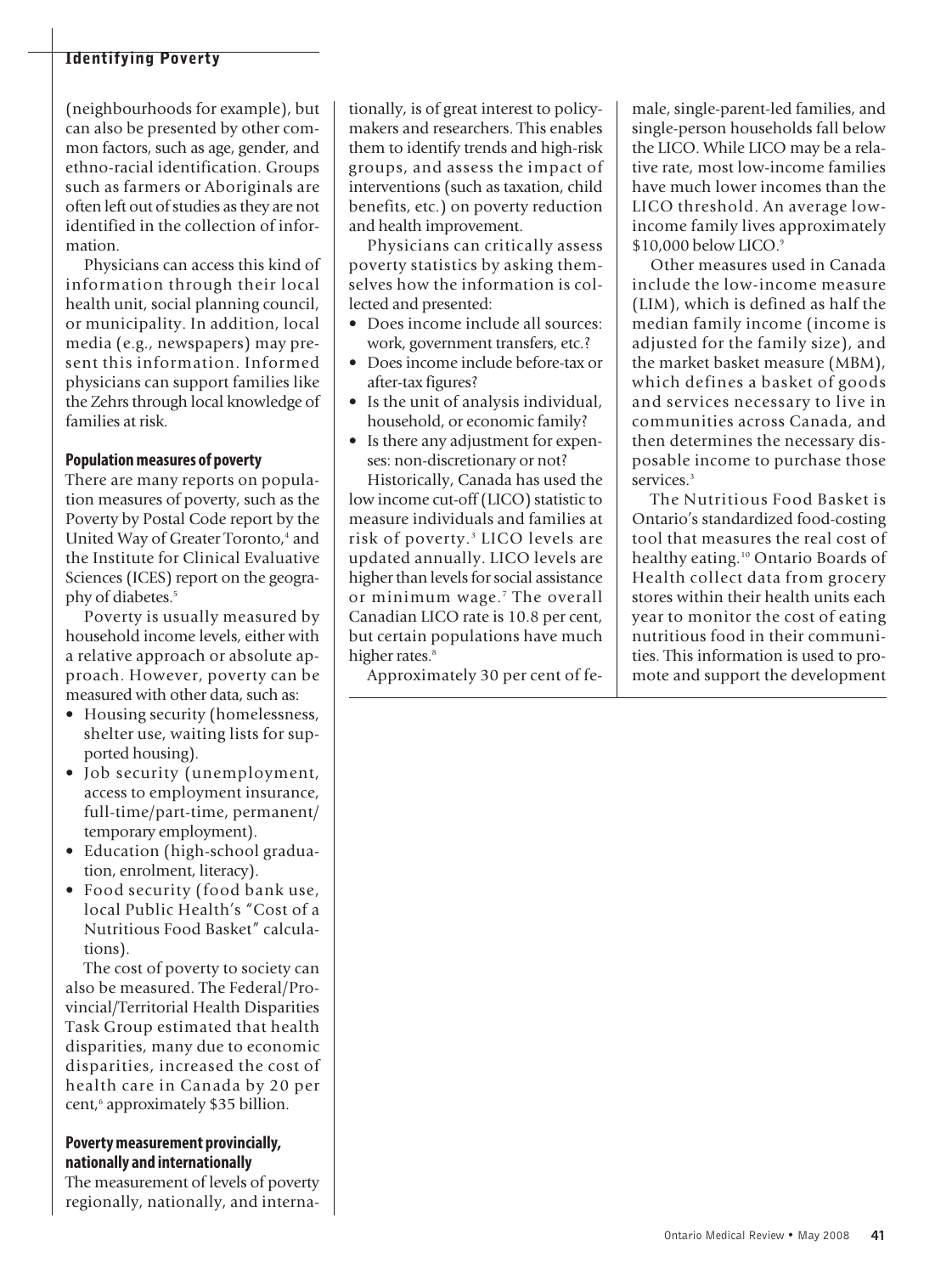of policies to increase access to nutritious food.

Toronto Public Health has posted its reports online. Physicians can access this information from their local public health units.

Other measures of poverty include deprivation indices, which have been used to adjust population-based health-care funding in the United Kingdom<sup>11</sup> and Quebec.<sup>12</sup>

Quebec's deprivation index uses six indicators: the proportion of persons who have no high-school diploma; the ratio of employment to

### **Table 1 Summary** of Social **Determinants of Health Indicators**

- High school graduates
- Post–secondary graduates
- Adult and youth unemployment rate
- Long–term unemployment rate
- Labour force participation Rate
- Low income rate (income for the year prior to the census)
- Children in low–income families (income for the year prior to the census)
- Average personal income (income for the year prior to the census)
- Median share of income
- Government transfer income
- Income Inequality
- Housing affordability (income for the year prior to the census)
- Single Parent Families
- Living Arrangements for Seniors
- Decision latitude at work
- Crime incidents
- Adults and youth charged
- Food insecurity
- Cost of a nutritious food basket
- Commuting population

population; average income; the proportion of persons who are separated, divorced or widowed; the proportion of single-parent families; and the proportion of people living alone, adjusted according to the age and sex of the population, and combined using a factorial approach.

Because of the challenge to measure poverty accurately, other indicators have been used to measure social inequity.

This permits the assessment of inequality from a variety of perspectives, including income, education, unemployment, housing affordability, crime, single-parent families, and food insecurity.

Table 1 (left) summarizes the indicators used nationally by the Health Indicators framework from Statistics Canada and the Canadian Institute for Health Information, and provincially by the Association of Public Health Epidemiologists in Ontario in the Core Indicator project.

The statistics of health indicators at the community level can also be found on the Statistics Canada website.

A list of useful Web resources for physicians appears in Table 2 (see p. 43).

### **Summary**

*You are an experienced cottage country family doctor nearing retirement who has been asked to join a local anti-poverty coalition. Although you know much from your years of practice, you want to be better informed about the burden of poverty in your community.*

Ontario physicians have a unique viewpoint on the province's increasing rates of poverty. Physicians are also uniquely placed to help ameliorate its effects. Practice and population data complement each other to provide a useful base for planning clinical programs and policy advocacy.

### **OMA Poverty Articles: Authors**

• *Gary Bloch, MD, CCFP* St. Michael's Hospital Department of Family and Community Medicine, Toronto;

Primary Care Director, Inner City Health Associates;

Primary Care Lead, Seaton House Family Health Team

• *Vera Etches, MD, CCFP, MHSc, FRCPC*

Acting Medical Officer of Health Sudbury & District Health

• *Charles Gardner, MD, CCFP, MHSc, FRCPC*

Medical Officer of Health and Chief Executive Officer

Simcoe Muskoka District Health **I**Init

• *Rosana Pellizzari, MD, CCFP, MSc, FRCPC*

Associate Medical Officer of Health and Director, Planning & Policy, Toronto Public Health

Assistant Professor, Department of Community and Family Medicine, University of Toronto

• *Michael Rachlis, MD, MSc, FRCPC* Associate Professor

University of Toronto

Departments of Public Health Sciences and Healthy Policy, Management, and Evaluation

• *Fran Scott, MD, CCFP, MSc, FRCPC* Director, Community Medicine Residency Program

Associate Professor, Public Health Sciences, University of Toronto and Consultant, Planning & Policy and Associate Medical Officer of Health, Toronto Public Health

• *Itamar Tamari, MD, CCFP, FCFP* Family Physician

Stonegate Community Health Centre Past Chair of the OMA Section of CHC & AHAC Physicians

### **OMA Poverty Articles:EditorialCommittee**

• *Gary Bloch, MD, CCFP* St. Michael's Hospital Department of Family and Community Medicine, Toronto; Primary Care Director, Inner City Health Associates; Primary Care Lead, Seaton House Family Health Team • *Rosana Pellizzari, MD, CCFP, MSc, FRCPC* Associate Medical Officer of Health and Director, Planning & Policy Toronto Public Health

• *Michael Rachlis, MD, MSc, FRCPC*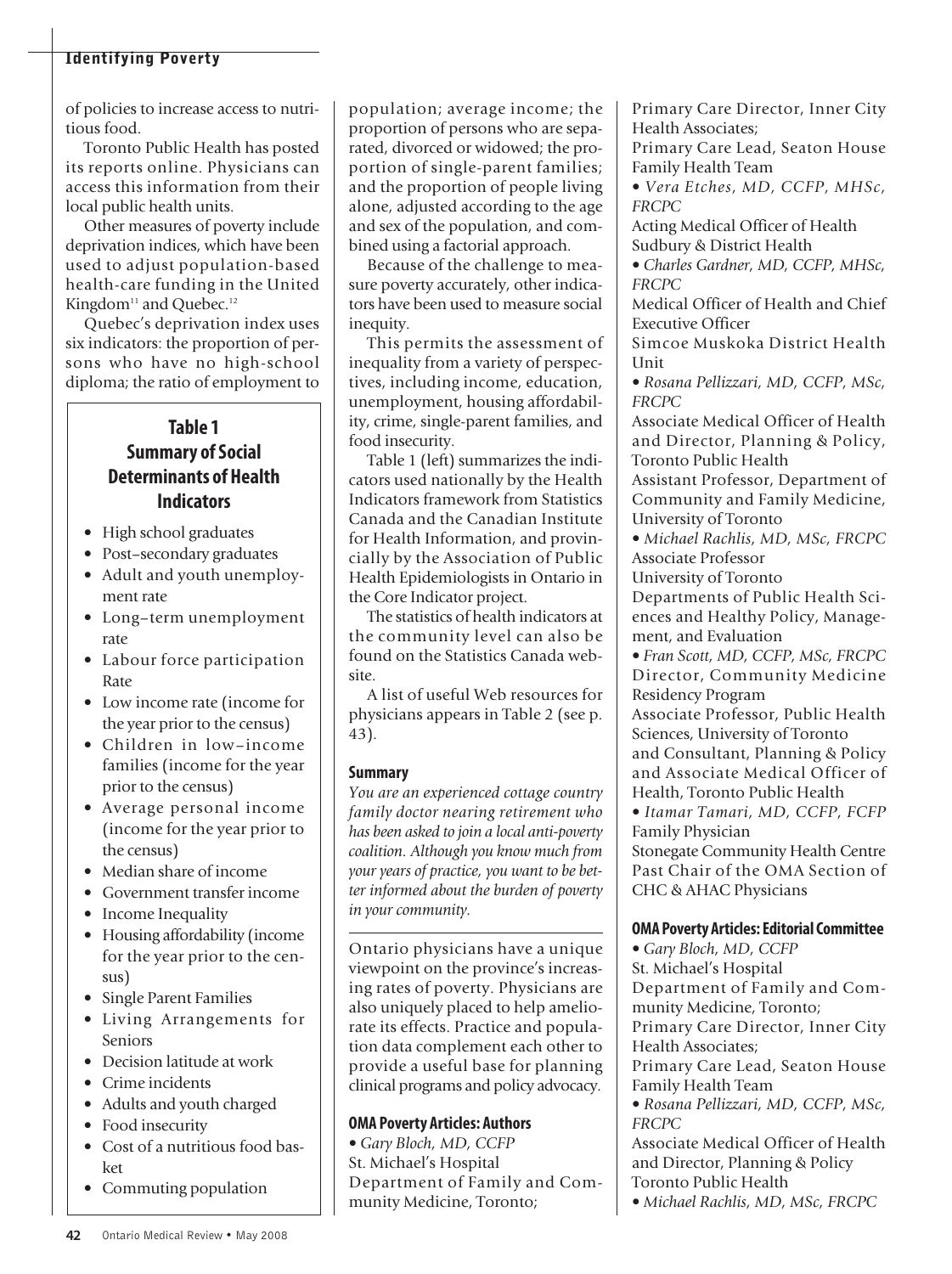Associate Professor University of Toronto Departments of Public Health Sciences and Healthy Policy, Management, and Evaluation

### **Acknowledgments**

The authors wish to acknowledge the contribution of Dr. Hong Ge, PGYI community medicine resident, in the preparation of this article. **OMR**

## **Table 2 Online Poverty Information Resourcesfor Physicians**

- Local Health Integration Networks: www.lhins.on.ca
- *Social Planning Councils (Social Planning Network of Ontario*): www.spno.ca
- *United Way of Canada:* http://www1.unitedway. ca/sites/PortalEN/default. aspx)
- *Campaign 2000:* http://www.campaign2000.ca/
- Statistics Canada http://www.statcan.ca/menu-en. htm
- *Toronto Public Health reports on Nutritious Food Basket:* http://www.toronto.ca/ health/food\_basket.htm
- *Association of Local Public Health Agencies:* http://www.alphaweb.org/ health\_units.asp
- *Canadian Population Health Index with the Canadian Health Information Institute:* http://secure.cihi.ca/cihiweb/ dispPage.jsp?cw\_page=cphi\_e
- *Institute for Clinical Evaluative Sciences:* http://www.ices.on.ca/webpage. cfm
- *Centre for Urban and Community Studies at the University of Toronto:* http://www.urbancentre. utoronto.ca/
- *Health Providers Against Poverty*: www.healthprovidersagainst poverty.ca

### **References**

1. Statistics Canada. Low income cut offs for 2006 and low income measures for 2005. Available from: http://www.statcan.ca/english/ research/75F0002MIE/75F0002MIE 2007004.pdf. Accessed April 9, 2008.

2. Marmot MG, Mustard JF. Coronary heart disease from a population perspective. In: *Why Are Some People Healthy and Others Not? The Determinants of Health of Populations*. Eds. Evans RG, Barer ML, Marmor TR. Aldine de Gruyter. New York. 1994. Pages 189-214.

3. Statistics Canada, Income Statistics Division. Low income cut offs for 2006 and low income measures for 2005. [Income Research Paper Series - Catalogue no. 75F0002MIE — No. 004]. Ottawa, ON: Statistics Canada; 2007 May. Available from: http://www.statcan.ca/english/ research/75F0002MIE/75F0002 MIE2007004.pdf. Accessed: 2008 Apr 25.

4. United Way of Greater Toronto; Canadian Council on Social Development. Poverty by postal code: the geography of neighbourhood poverty, 1981–2001. Toronto, ON: United Way of Greater Toronto; 2004 Apr. Available from: http:// www.uwgt.org/whoWeHelp/reports /pdf/PovertybyPostalCodeFinal.pdf. Accessed: 2008 Apr 25.

5. Glazier R, Booth G. Neighbourhood environments and resources for healthy living — a focus on diabetes in Toronto. [ICES Atlas]. Toronto, ON: Institute for Clinical Evaluative Studies; 2007 Nov. Available from: http://www.ices.on. ca/webpage.cfm?site\_id=1&org\_id= 67&morg\_id=0&gsec\_id=0&item\_id =4406&type=atlas. Accessed: 2008 Apr 25.

6. Public Health Agency of Canada, Federal/Provincial/Territorial Advisory Committee on Population Health and Health Security, Health Disparities Task Group. Reducing health disparities: roles of the health sector: discussion paper. Ottawa, ON: Minister of Health; 2004 Dec. Available from: http:// www.phac-aspc.gc.ca/ph-sp/disparities/pdf06/disparities\_discussion\_paper\_e.pdf. Accessed: 2008 Apr 25.

7. Campaign 2000: end child and family poverty in Canada [homepage on the Internet]; c2007. Available from: www.campaign2000.ca. Accessed: 2008 Apr 25.

8. Statistics Canada. Income in Canada, 2005. [Catalogue no. 75- 202-XIE]. Ottawa, ON: Statistics Canada; 2007 May. Available from: http://www.statcan.ca/english/ freepub/75-202-XIE/75-202-XIE 2005000. pdf. Accessed: 2008 Apr 25.

9. Campaign 2000. It takes a nation to raise a generation: time for a national poverty reduction strategy: 2007 report card on child and family poverty in Canada. Ottawa, ON: Campaign 2000; 2007. Available from: http://www.campaign2000.ca/rc/ rc07/2007\_C2000\_National Report Card.pdf. Accessed: 2008 Apr 25.

10. Toronto Public Health. The cost of the nutritious food basket in Toronto [Internet]. Toronto, ON: City of Toronto; c1998-2008. [about 2 screens]. Available from: http:// www.toronto.ca/health/food\_basket. htm. Accessed: 2008 Apr 25.

11. Bajekal M, Alves B, Jarman B, Hurwitz B. Rationale for the new GP deprivation payment scheme in England: effects of moving from electoral ward to enumeration district underprivileged area scores. *Br J Gen Pract*. 2001 Jun;51(467):451-5. Available from: http://www.pubmedcentral.nih.gov/picrender.fcgi?a rtid=1314025&blobtype=pdf. Erratum in: *Br J Gen Pract* 2001 Aug;51(469):677. Accessed: 2008 Apr 25.

12. Pampalon R, Raymond G. A deprivation index for health and welfare planning in Quebec. *Chronic Dis Can*. 2000;21(3):104-13. Available from: http://www.phac-aspc.gc.  $ca/publicat/cdic-mcc/21-3/$ b\_e.html. Accessed: 2008 Apr 25.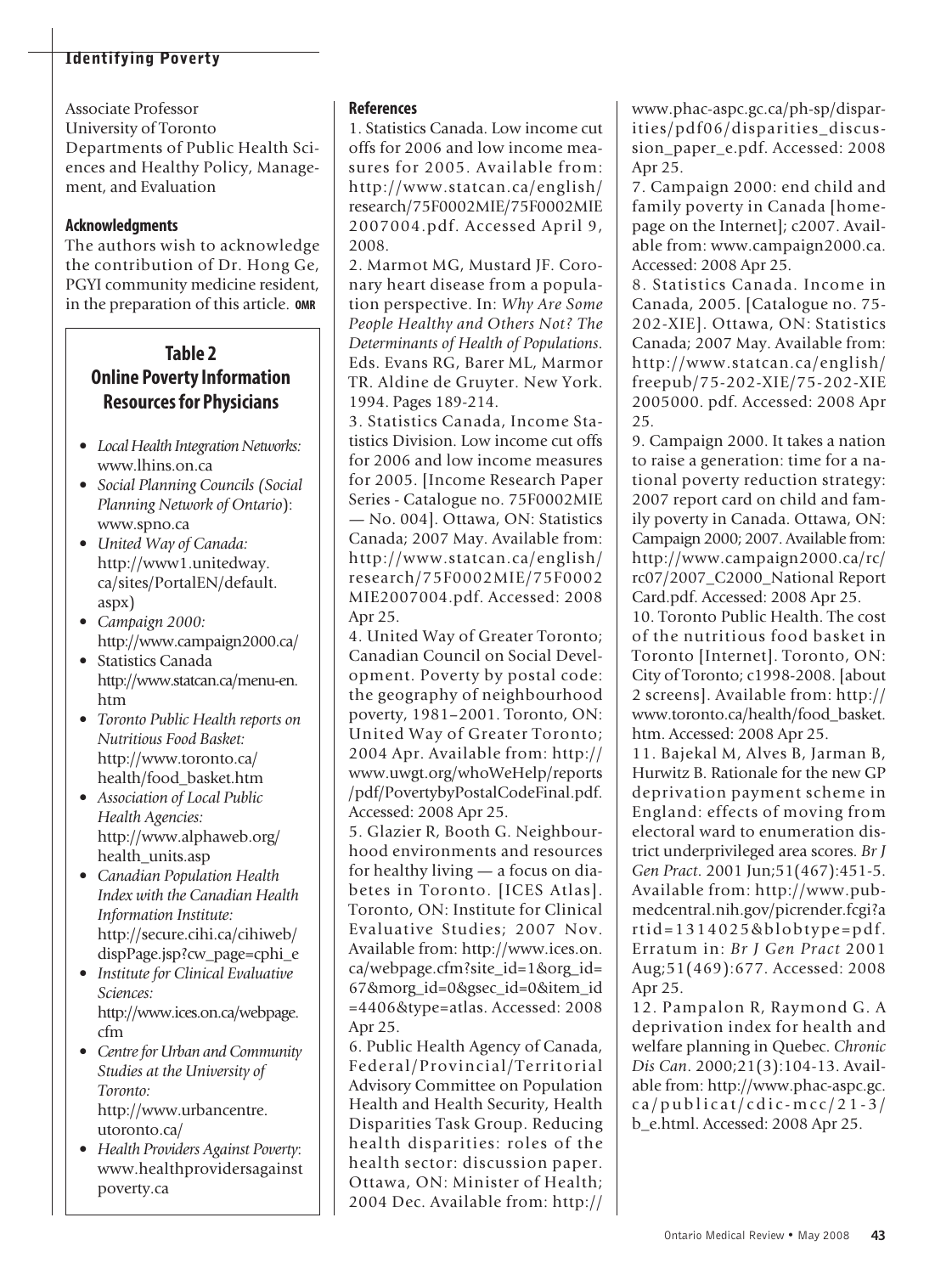# Poverty and Health **Strategiesfor physicianstomitigate the health effects of poverty**

by The Ontario Physicians Poverty Work Group (Gary Bloch, MD, Vera Etches, MD, Charles Gardner, MD, Rosana Pellizzari, MD, Michael Rachlis, MD, Fran Scott, MD, Itamar Tamari, MD)

*You are a family physician starting out a new career in Public Health. One day, you receive a call from a former patient. She is a single parent of two boys, ages 8 and 14, whose births you attended. In fact, she first came to you, at age 14, after dropping out of school because she was pregnant. After her marriage and second baby, she disclosed to you that her partner was abusive. She left the marriage and has been raising her boys on her own. She phoned you today to share her good news: she finished high school and has been accepted into a nursing program. But she also needs your advice. She is living on social assistance, can no longer afford to pay her rent and her tuition, and is at risk of losing her apartment. She has also been told recently that she has type 2 diabetes, one of her children is lactose intolerant, and both have multiple dental caries, but she hasn't had time to fully explore or address these issues. She is starting to feel overwhelmed, and is losing sleep due to anxiety. She doesn't know who else to call so she is turning to you for help.*

### **Introduction**

Most physicians have traditionally viewed attempts to alleviate the health effects of poverty as falling outside the realm of their daily practice. In this series of articles, we have demonstrated that physicians can and should address poverty as a risk factor for ill health, in the same way we target other well-accepted health risks, such as smoking and obesity.

The following article examines some specific, action-oriented strategies physicians can use to mitigate the health effects of poverty. These approaches are intended for implementation with individual patients, communities, and professional organizations.

## **Addressing poverty as a risk factor for healthwith individual patients**

The approaches to assisting individual patients who live in poverty include:

- Providing patient-centred care.
- Incorporating poverty as a clinical risk factor.
- Assisting patients to access resources.

### **1. Providing patient-centred care**

Patient-centred care has repeatedly been identified as a key element in quality health care.

In its inaugural report in 2006, the Ontario Health Quality Council (OHQC) identified patient-centredness as one of nine attributes of a high performing health system: "Patient-centred care respects the individuality, ethnicity, dignity, privacy and information needs of each patient and the patient's family. That respect should pervade the health system. Patients should be in control of their own care. Accountability to patients and their families should be high."1

Most physicians witness the health effects of poverty on their patients on a daily basis. Physicians should attempt to approach patients' situations from patients' perspectives, walking in their patients' shoes. Physicians should attempt to incorporate their patients' values, not their own, into decision-making.

Patients who live in poverty often prioritize shelter, food, and income over lower blood pressure, tight glycemic control, and quitting smoking and physicians should take on this prioritization astheir own. Physicians should also empower their patients by assisting them to be strong advocates for themselves within the health system and social services system.

### **2. Incorporating poverty as a clinicalrisk factor**

Poverty and illness interact in a very complex fashion, often acting in synergy. Figure 1 (see p. 46) illustrates the cycle of poverty and illness. Physicians can integrate an evidencebased understanding of the connection between poverty and ill health into their day-to-day practice.

For example, cumulative patient profiles and periodic health examinations can incorporate this evidence to trigger appropriate investigations and interventions for people living in poverty. <sup>2</sup> Poverty is known to be a strong risk factor for conditions such as cardiovascular disease and diabetes, and income level should be considered in decisions to screen for, and take steps to prevent, these conditions.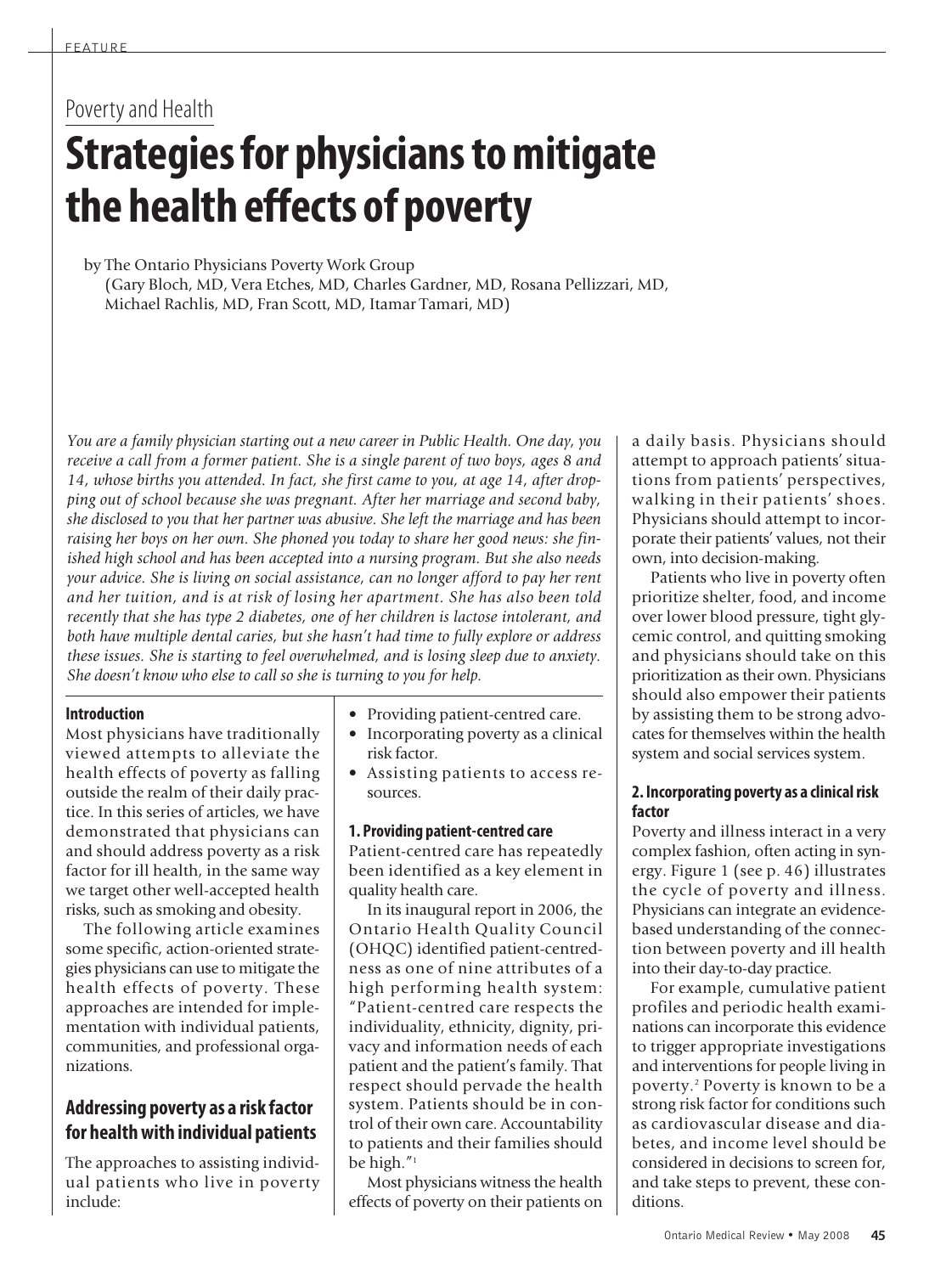

Patients can be asked about social determinants of health (e.g., housing, food, income, education) on first assessment and periodically thereafter to determine the contribution of these determinants to their level of risk for health problems. Some sample questions about poverty are provided in Table 1 (see p. 47). 3,4,5

Patient-oriented information on poverty and health should be available in every physician's office. This could include an overview of the risks posed by poverty to health, information on how to improve income through the social assistance system, and contact information for area resources to aid patients in decreasing their poverty (such as social workers, welfare offices, and legal aid clinics).

### **3. Assisting patientsto accessresources**

Physicians can take direct, practical steps to help patients to increase their incomes, especially those living on social assistance. For example, physicians can:

- Encourage patients to apply for the Ontario Disability Support Program, and for supplements to welfare income that require approval by a physician, including supplements for special dietary requirements, transportation to health appointments, and extra medical supplies.
- Direct patients to programs that can assist them with their health-care costs (e.g., Trillium Drug Program, low-income dental programs).
- Assist patients with their advocacy with social services. Patients often require strong health-care advocates to support their applications for disability benefits programs, or to get medical exemptions from required employment skills or education programs.
- Prepare form letters to support patients with common difficulties with the social services system, for example, to facilitate access to affordable housing and to appeal rejected income supplement applications.

• Work closely with social service and community agencies to coordinate advocacy efforts for your patients.

Physicians are sometimes torn between being advocates for their patients and being gatekeepers for the social services system. But doctors have a primary therapeutic alliance with their patients, and they should position themselves as patient advocates first. Then, they can act within the realm of current regulations to maximize patients' access to benefits and decrease their risk of povertyassociated health problems.

### **Case studyfollow-up**

In consideration of the suggestions outlined above, you take a proactive approach to this patient's situation.

First, you acknowledge her difficult situation, and reinforce your willingness to support her in any way possible to build a foundation for good health.

You also acknowledge that her current health problems may have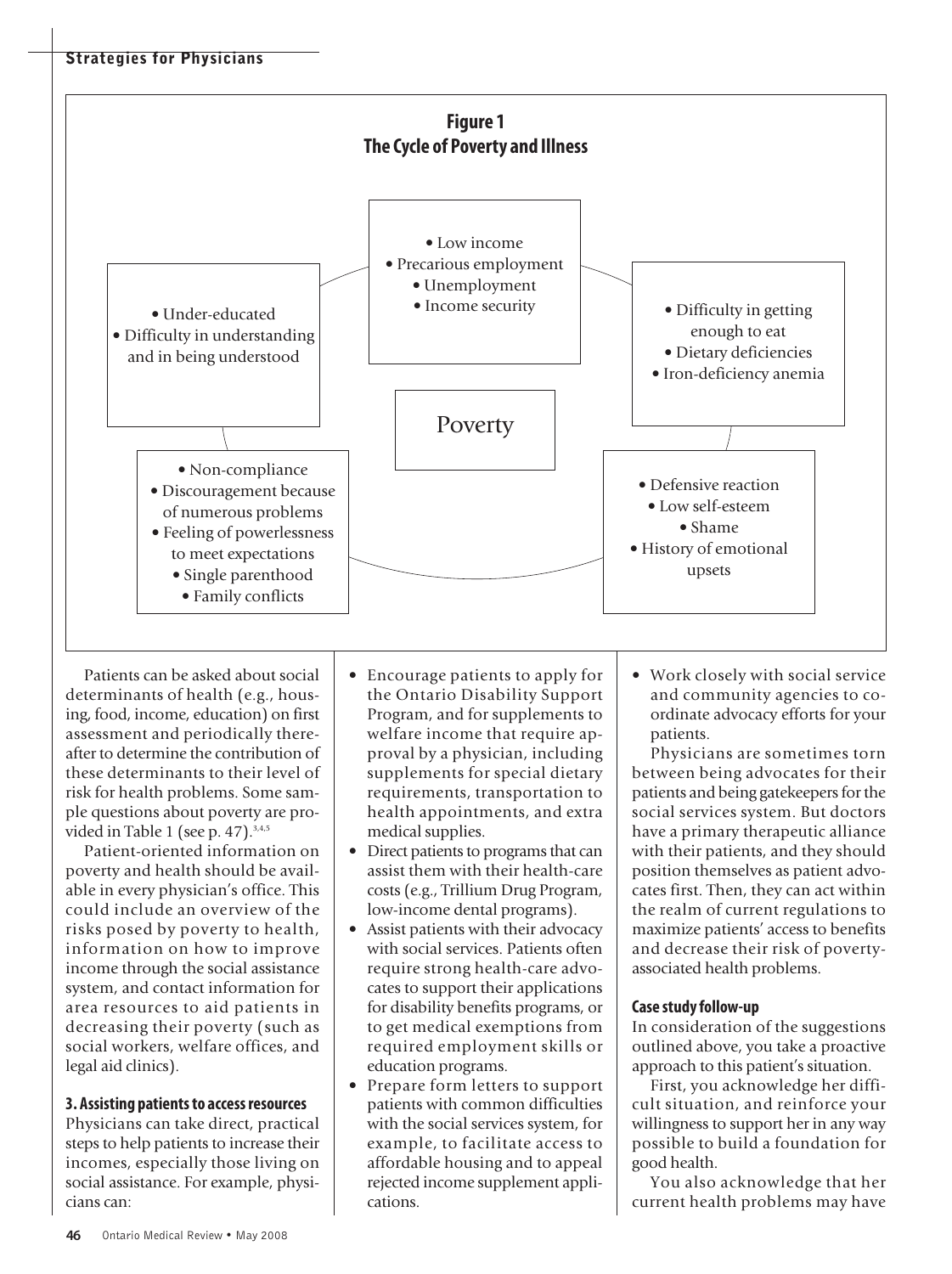### **Strategies for Physicians**

been partly caused by living in poverty, and that working to reduce her family's poverty is essential to improving her health, and her children's health.

You refer her to a family physician and, in the interim, you offer to meet with her and complete applications for special dietary and transportation income supplements for her and her children. As a result, her income increases by \$200 per month and she can now afford more food.

You ensure she has applied for the Child Tax Benefit. You also write a letter to her nursing school supporting her request for accommodation for her health needs and child care requirements. You give her contact information for a local social worker knowledgeable in navigating the social services system.

This approach makes a tangible impact on the depth of her poverty, gives her a little bit of breathing room to address her family's physical health issues, and lets her know she has a strong ally in her struggle to emerge from poverty.

### **Addressing poverty as a risk factor for health in communities**

The connection of physicians to their communities is one of the College of Family Physicians of Canada's "Principles of Family Medicine."6

This section outlines three community-oriented strategies for physicians to reduce poverty in their communities:

- Planning health services according to community need.
- Disseminating knowledge about health and poverty.
- Advocating for those living in poverty.

### **1. Planning health services according to community need**

Planning health services to meet community need is a well-accepted principle of health planning. <sup>7</sup> For physicians, this can take the form of providing focused services to marginalized and underserved groups, including those living in poverty.

## **Table 1 Sample Routine History Questions Assessing Income as a Determinant of Health**

- Are you currently working? How are things at work? On a scale of 1 to 10, how happy are you with your job? On a scale of 1 to 10, how concerned are you about losing your job?
- Do you have a place to live? If you do have a home, on a scale of 1 to 10, how concerned are you about losing your home?
- If you are not working, are you on social assistance?
- If you are on social assistance, have you applied for additional income through supplemental allowances or disability support programs?
- Have you been denied social assistance? If you have been denied, have you appealed this decision? Did you receive appropriate physician input into your appeal?
- Do you ever have difficulty making ends meet at the end of the month? If yes, does this mean that sometimes there is not enough food for your family?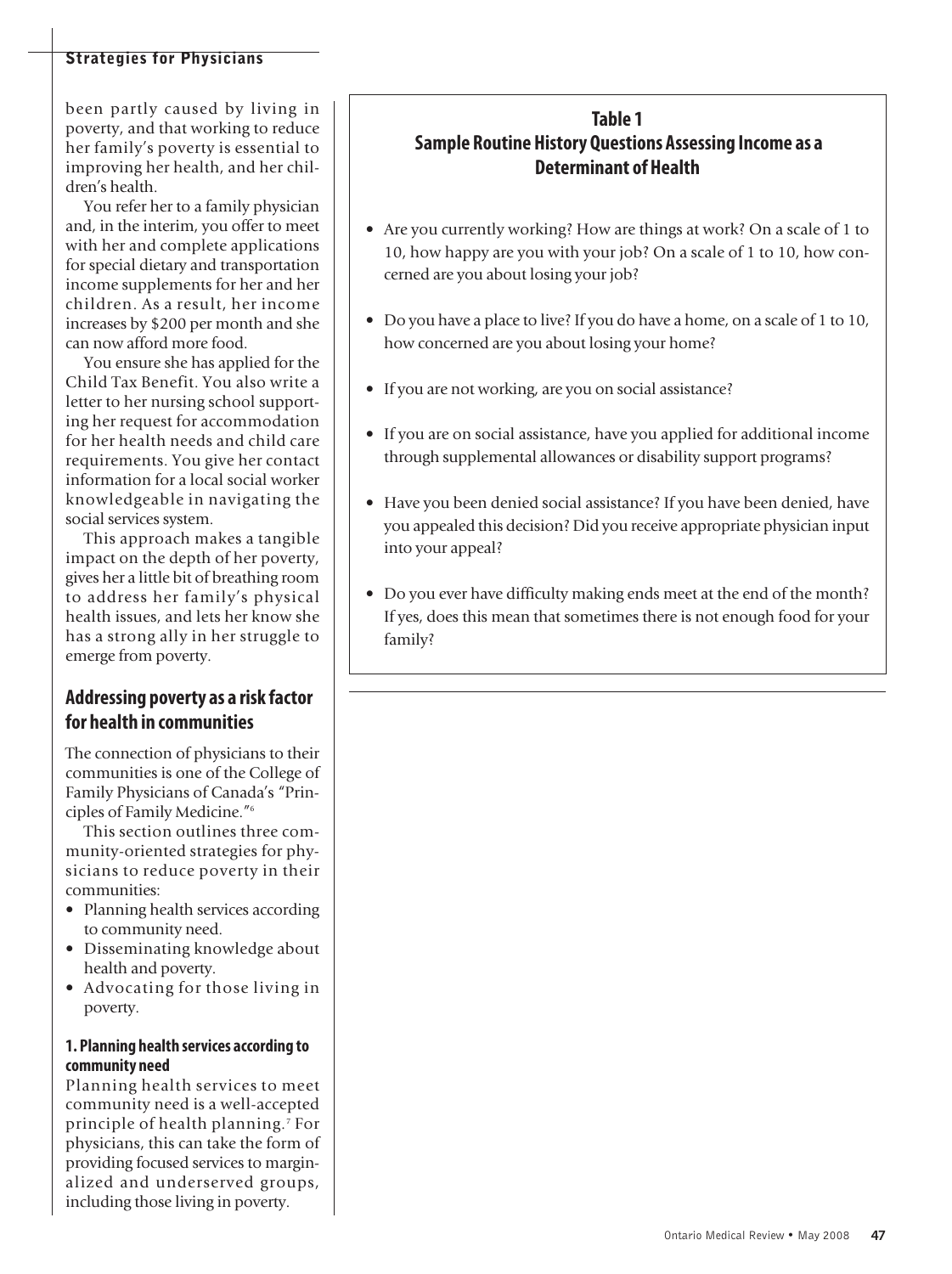### **Strategies for Physicians**

Examples include working at clinics in homeless shelters, preferentially accepting referrals from organizations that work with people living in poverty, or establishing focused clinics to assess individuals' eligibility for extra supplements to social assistance income.

Physicians with research expertise can evaluate and review the impact of interventions to combat the health effects of poverty.

### **2. Dissemination of knowledge about health and poverty**

Physicians should use opportunities to present at public events and to speak on panels, or through the media, to discuss poverty as a risk factor for health, and practical steps that can be taken to address this risk. Telling patients' stories or assisting patients to tell their own stories of the impact of poverty on their health are powerful tools for educating the public on these issues.

Physicians should also educate their colleagues about these issues through personal discussion, presentations, and incorporation into conferences and other continuing education events. This information should be integrated into standard physician training curricula in medical schools.

### **3. Advocating forthose living in poverty**

Physicians have a powerful voice to advocate for poverty reduction. They also have the opportunity to speak out about the health effects of poverty. Physicians can advance these issues before key policy-makers and members of government, through individual or small group meetings, legislative committee hearings, and events set up to hear public opinion, such as "town hall meetings."

Medical organizations like the OMA have played an important role in promoting public education about health risks such as smoking and air pollution.

Physicians should encourage their organizations to take on poverty as a health risk in a similar manner and advocate for its eradication. These organizations can maximize their impact by collaborating with other professional or non-professional organizations around advocacy.

### **Examplesofcommunity-levelinterventions by health providers**

- 1. *Nutritious Food Baskets*: Public health departments across the province are mandated to calculate and publish an assessment of the base level of income needed to meet essential needs and purchase a basic healthy diet in every community, and compare these to social assistance rates. These documents are useful resources for education and advocacy.
- 2. *The Raise the Rates Campaign*: Nearly 100 health providers have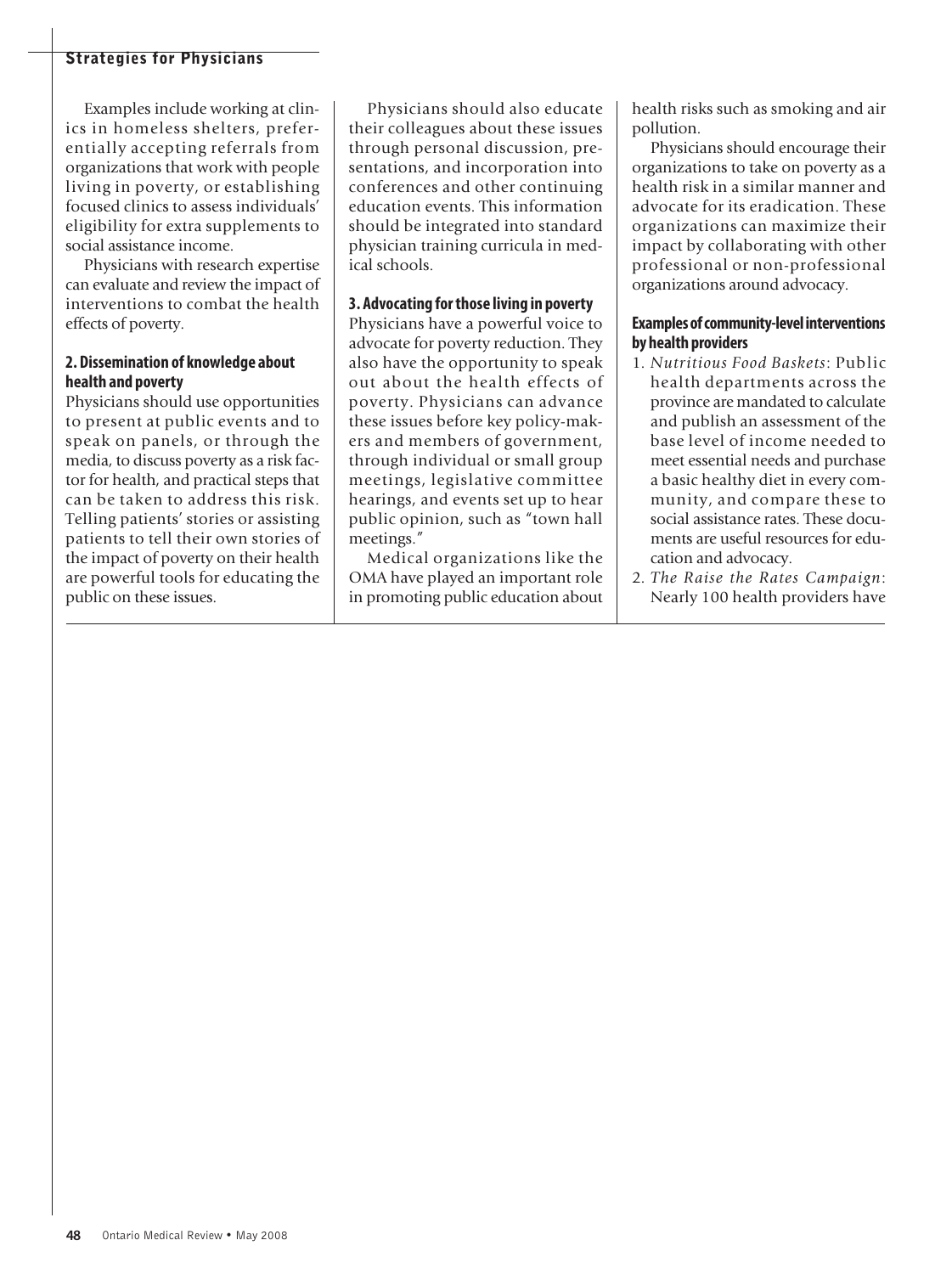### **Strategies for Physicians**

been involved in a campaign advocating for an increase in welfare rates as a basic intervention to improve the health of the poorest Ontarians.

3. *Street Health Reports*: Street Health, an organization of nurses working with the homeless and underhoused, has twice carried out health needs surveys of the most marginalized homeless people in Toronto — people who are not normally captured in censuses or other population-level studies. These reports have educated the general public and policy-makers about the devastating health impact of severe poverty and homelessness.

### **Conclusion**

The connection between poverty and health is well established in the medical literature. Less well explored are strategies physicians can employ to address poverty as a health issue.

This series of articles has outlined means through which physicians can address the impact of poverty on the health of their patients, and the communities in which they live and work.

The final two instalments, to be published next month, will identify specific populations at extra risk for poverty and discuss public policy options for reducing poverty in Ontario.

### **OMA Poverty Articles: Authors**

• *Gary Bloch, MD, CCFP* St. Michael's Hospital Department of Family and Community Medicine, Toronto; Primary Care Director, Inner City Health Associates; Primary Care Lead, Seaton House Family Health Team • *Vera Etches, MD, CCFP, MHSc, FRCPC* Acting Medical Officer of Health Sudbury & District Health • *Charles Gardner, MD, CCFP, MHSc, FRCPC*

Medical Officer of Health and Chief Executive Officer

Simcoe Muskoka District Health **I**Init

• *Rosana Pellizzari, MD, CCFP, MSc, FRCPC*

Associate Medical Officer of Health and Director, Planning & Policy, Toronto Public Health

Assistant Professor, Department of Community and Family Medicine, University of Toronto

• *Michael Rachlis, MD, MSc, FRCPC* Associate Professor

University of Toronto

Departments of Public Health Sciences and Healthy Policy, Management, and Evaluation

• *Fran Scott, MD, CCFP, MSc, FRCPC* Director, Community Medicine Residency Program

Associate Professor, Public Health Sciences, University of Toronto and Consultant, Planning & Policy

and Associate Medical Officer of Health, Toronto Public Health • *Itamar Tamari, MD, CCFP, FCFP*

Family Physician Stonegate Community Health Centre

Past Chair of the OMA Section of CHC & AHAC Physicians

### **OMA** Poverty Articles: Editorial Committee

• *Gary Bloch, MD, CCFP* St. Michael's Hospital Department of Family and Community Medicine, Toronto; Primary Care Director, Inner City Health Associates; Primary Care Lead, Seaton House Family Health Team • *Rosana Pellizzari, MD, CCFP, MSc, FRCPC* Associate Medical Officer of Health and Director, Planning & Policy Toronto Public Health • *Michael Rachlis, MD, MSc, FRCPC* Associate Professor University of Toronto Departments of Public Health Sciences and Healthy Policy, Management, and Evaluation

**OMR**

### **References**

1. Ontario Health Quality Council. First yearly report. Toronto, ON: Ontario Health Quality Council; 2006. Available from: http://www. ohqc.ca/pdfs/ohqc\_report\_2006en. pdf. Accessed: 2008 Apr 25.

2. Sample periodic health examination and cumulative patient profile forms will be available from: www. healthprovidersagainstpoverty.ca.

3. Blumberg SJ, Bialostosky K, Hamilton WL, Briefel RR. The effectiveness of a short form of the Household Food Security Scale. *Am J Public Health*. 1999 Aug;89(8):1231- 4. Available from: http://www.ajph. org/cgi/reprint/89/8/1231.pdf. Accessed: 2008 Apr 25.

4. Pedraza P, Munoz de Bustillo R, Tijdens K. Measuring job insecurity in the WageIndicator questionnaire. Amsterdam, The Netherlands: Wage Indicator Foundation; 2005 Mar 31. Available from: http://www.wage indicator.org/main/documents/ publicationslist/jobinsecurity2005. Accessed: 2008 Apr 25.

5. Dickerson A, Green F. How should we measure the fear of job loss? Paper presented for the fifth IZA/SOLE Transatlantic Meeting of Labour Economists; 2006 May 18-21; Buch-Ammersee, Germany. Available from: http://www.iza.org/conference\_ files/TAM2006/green\_f379.pdf. Accessed: 2008 Apr 25.

6. College of Family Physicians of Canada. Four principles of family medicine [Internet]. Mississauga, ON: College of Family Physicians of Canada; c. 2007. [updated 2006 Jul 7]; [about 2 screens]. Available from: http://www.phac-aspc.gc.ca/ph-sp/ phdd/pdf/charter.pdf. Accessed: 2008 Apr 25.

7. World Health Organization; Health and Welfare Canada; Canadian Public Health Association. Ottawa charter for health promotion: an international conference on health promotion; 1986 Nov 17-21; Ottawa, ON. Available from: http:// www.phac-aspc.gc.ca/ph-sp/phdd/ pdf/charter.pdf. Accessed: 2008 Apr 25.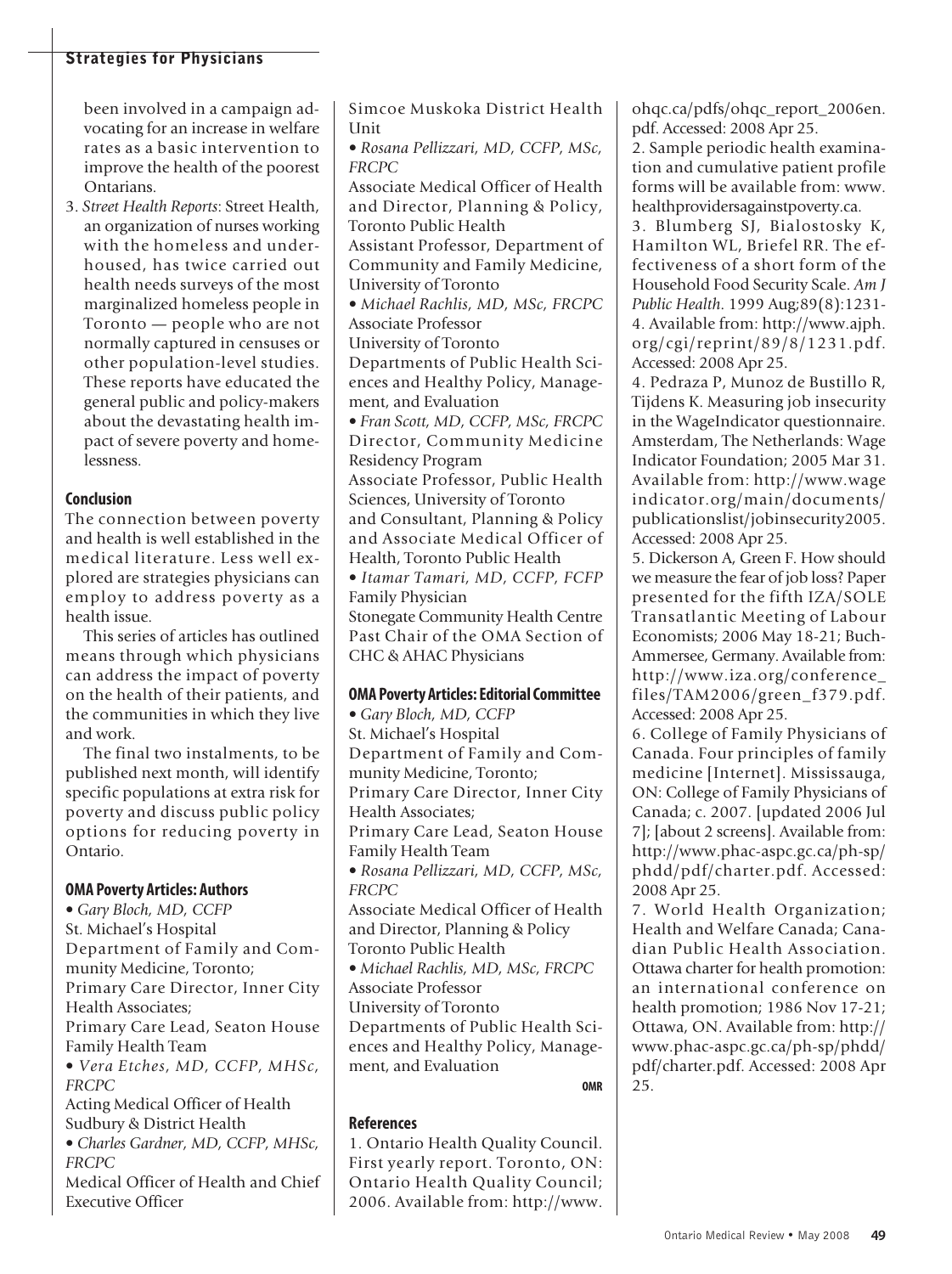# Poverty and Health **Themanyfaces of povertyinOntario**

by The Ontario Physicians Poverty Work Group (Gary Bloch, MD, Vera Etches, MD, Charles Gardner, MD, Rosana Pellizzari, MD, Michael Rachlis, MD, Fran Scott, MD, Itamar Tamari, MD)

L ast month, the *Ontario Medical Review* introduced a five-part series on the topic of poverty and health. Three feature articles provided physicians with an overview of current issues related to poverty and health, indicators and resources that can be used in practice, and strategies to help mitigate the health effects of poverty in individual patients and communities.\* The fourth instalment, below, describes the many faces of poverty in Ontario. The fifth and final article explores potential policy options to help reduce poverty (see p. 42).

Poverty is arguably the most important determinant of illness and early mortality.<sup>1,2,3</sup>

According to Statistics Canada, 10.8 per cent of Canadians, or one in 13, live below the low income cut-off (LICO) rate. <sup>4</sup> But certain populations have much higher rates. For example, approximately 30 per cent of female single parent-led families, and single-person households, fall below the LICO.

The following article looks at the many faces of poverty, with a particular focus on how poverty clusters in certain high-risk groups.

# **Who is atrisk – andwhy?**

### **Case example**

*You are a general internist, working in a medium-sized town in northern Ontario. You have been asked to consult on a recently hospitalized patient. She is a 34-year-old woman who emi-* *grated from Burundi 18 months ago. She knew she was HIV-positive before her arrival in Canada, but has just been diagnosed with active TB during a work-up for a worsening cough. She begs you to allow her to leave hospital because she was just about to start work as a nursing home assistant. She has two children and a husband at home, and they have been living on social assistance since their arrival in Canada. She and her husband owned a successful clothing factory in Burundi, and their children went to an exclusive private school.*

The clustering of poverty reflects its underlying causal dynamics. Specifically, poverty is caused by social and political dynamics and policies that result in some groups experiencing social exclusion.

These groups have reduced access to higher education, work training, meaningful and gainful employment, inclusion in mutually supportive social networks, and financial resources necessary for optimal health.

In turn, these deprivations often arise due to illness, linguistic or cultural barriers, reduced levels of education, physical isolation in sparsely populated regions, and racial and cultural discrimination. 5

In Canada, poverty is much more common in the following groups:

- Aboriginal populations
- Northern populations
- Recent immigrants and people of colour
- Impoverished urban neighbourhoods
- Children
- Single parent families, particularly female-headed families
- People with disabilities The particular situations facing

each of these groups are described on the following pages.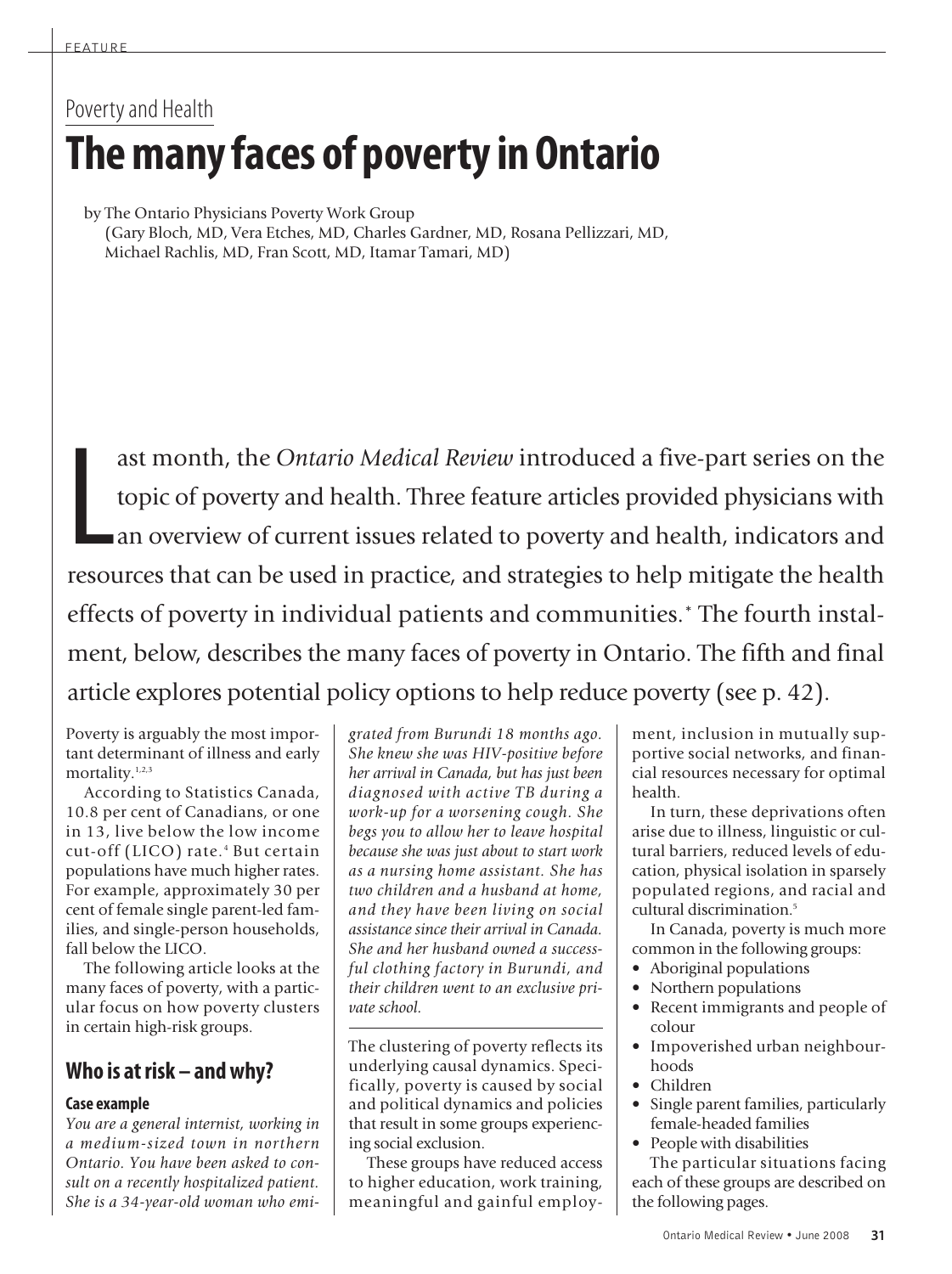### **Aboriginal populations**

Aboriginal populations (First Nations) consist of registered and nonstatus Indians (as defined under the Indian Act), Inuit and Métis. <sup>7</sup> More than one-million Canadians (almost four per cent of the overall population) consider themselves to be Aboriginal, with more than 70 per cent living off of First Nations reserves.<sup>8,9</sup>

Aboriginals and the majority of First Nations communities are considerably poorer than the Canadian average. The per capita income of registered Indians in 2001 was \$10,094 compared to \$22,489 for other Canadians. <sup>5</sup> As a result, nearly onethird of registered Indians live in poverty, more than two-and-a-half times the national average. 5

In 2001, 17 per cent of off-reserve Aboriginal people, and 53 per cent of urban Inuit, lived in overcrowded housing, compared to seven per cent of the overall Canadian population. 6

At least partly because of their economic deprivation, the health status of Aboriginal populations is worse than for other Canadians. In 2001, the overall life expectancy for registered Indians was 72.9 years, and 67.1 years for Inuit, compared to 78.7 years for the overall Canadian population. Infant mortality rates are 1.5 times that of the Canadian average. Injuries, suicides, and diabetes rates are three to five times the Canada average. Obesity and tuberculosis are eight to 10 times the Canadian average. 6

### **Northern populations**

Most First Nations communities are located in remote and northern areas. Such areas themselves have higher rates of poverty related to decreased access to economic and educational opportunities. This economic disparity is reflected in the dramatic disparities in health status and life expectancy.

In 1996, the life expectancy in Northwestern Region in Ontario was 76.3 years compared to 80.3 years in the regions of Halton and Peel. 10

Similarly, more than 12.3 per cent of the population in the Northern Planning Region had long-term disabilities compared to 7.3 per cent of the Toronto population.

### **Recentimmigrants and racialized populations**

Some 220,000 to 240,000 immigrants enter Canada each year. 11 Immigrants usually have better health than non-immigrants. <sup>12</sup> First, they must be healthy to contemplate uprooting themselves and moving to a new country. Second, they are screened during the immigration process to ensure they are healthy. This is often referred to as the "healthy immigrant effect."

Compared with previous generations, Canada's recent immigrants have higher rates of poverty after landing.<sup>12</sup>

In general, immigrants are more likely to work in low-paying jobs, less likely to be employed, and more likely to live in poverty. 13

Immigrants are very well educated but have difficulty establishing themselves in jobs commensurate with their training. 14

There is also a growing racial face to poverty in Toronto. From 1981 to 2001, the poverty rate in Toronto increased by 362 per cent in visible minority families. <sup>17</sup> As a result, in 2001, while only 10 per cent of Torontonians of European heritage were poor, 40 per cent of those claiming African origin, and 30 per cent of Arabs and West Asians, were poor. 13,16,17

Many immigrants face health challenges from their reduced socioeconomic status, the challenges inherent to the resettlement process, and the gradual adoption of less healthy Canadian lifestyles.<sup>11</sup>

There have been major changes in the composition of Canada's immigrants during the past 30 years, with a large majority coming from non-European countries. <sup>18</sup> Recent European immigrants are healthier than Canadian-born citizens, but non-European immigrants are twice as likely as those Canadian-born to report that their health has deteriorated after coming to Canada.<sup>12</sup>

### **Impoverished urban neighbourhoods**

Neighbourhoods with concentrations of poverty have particular problems and require comprehensive solutions.

In Toronto, poverty has become concentrated within so-called "inner suburbs," while downtown neighbourhoods have been "gentrified." As a result, the proportion of city neighbourhoods measured as "middle class" has fallen from 66 per cent to 32 per cent. <sup>19</sup> These innersuburban neighbourhoods have decreased access to public transportation, fewer retail outlets with healthy food, fewer parks and recreational facilities, and fewer medical and community services. 20

This deprivation further exacerbates the impact of poverty on these vulnerable populations. For example, diabetes rates have been found to be elevated in poorer neighbourhoods in Toronto. <sup>21</sup> Other reports have linked these deprived urban neighbourhoods with trauma and homicide. 22

### **Children**

Children are especially vulnerable to poverty's impact. Children growing up in low-income households experience a higher risk of health problems throughout their lifespans, independent of their later socioeconomic status. 23,24

Poor children are twice as likely to die in their first year of life. 25After the first year, they are more likely to die from respiratory infections, asthma, injuries, and violence. They also suffer from more behavioural problems. Children living in poverty have reduced access to safe play spaces, and more commonly experience food insecurity, and even homelessness.

In 2007, the Canadian child poverty rate was 11.7 per cent, exactly the same as in 1989, when parliament passed its resolution to end childhood poverty. The rate has moderated since a peak in the 1990s. 26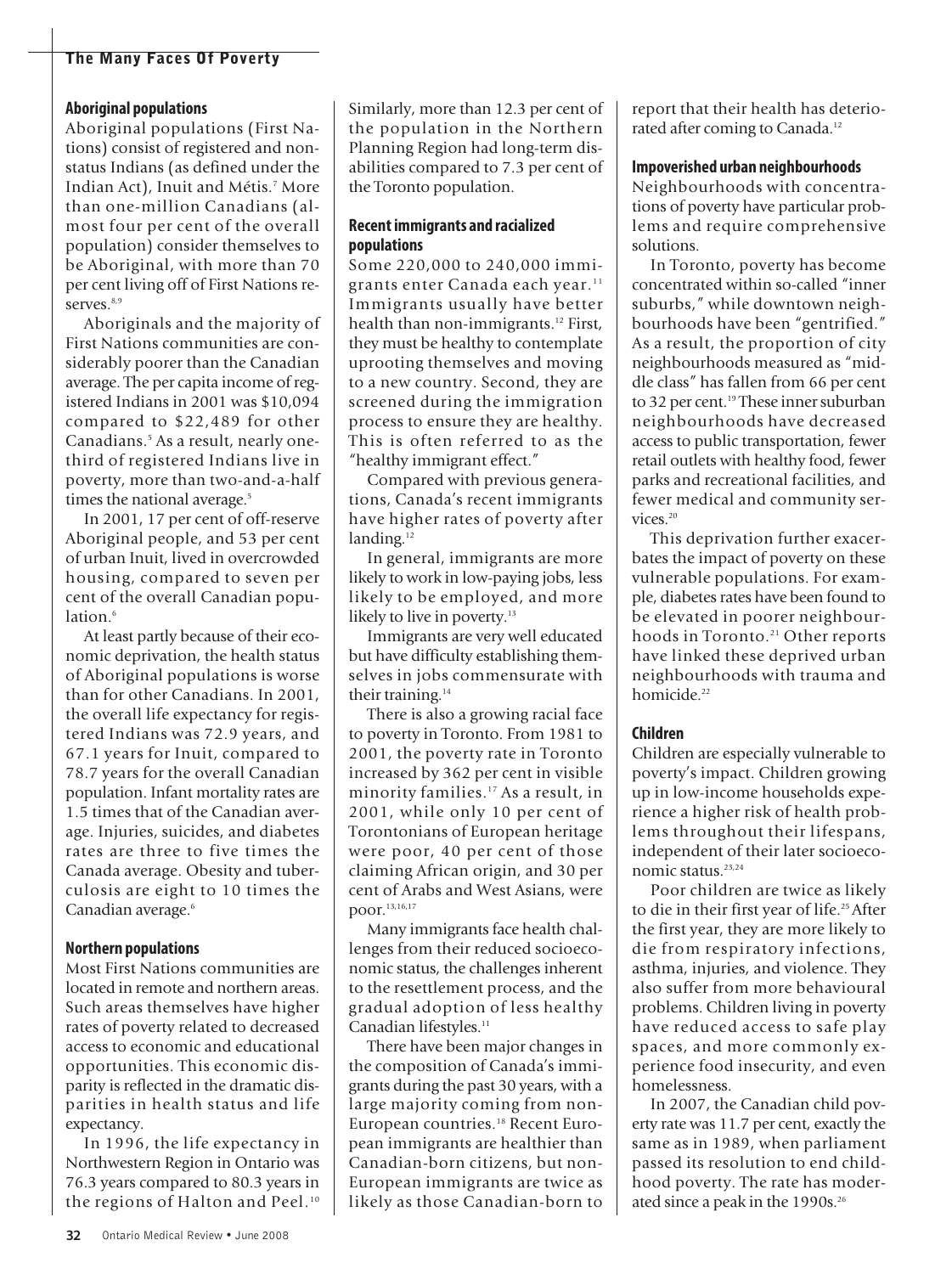According to the United Nations International Children's Fund's (UNICEF) most recent international report card on child poverty in rich countries, Canada rated 19 out of 26 countries. Denmark, Finland, Norway, and Sweden all had rates less than one-third that in Canada. 27

Of course, child poverty is much more common in the children of high-risk groups. According to the 2001 Census, 47 per cent of Ontario children in new immigrant families, and 32 per cent of children in families of visible minorities, were poor. One-third of off-reserve Aboriginal children, and 26 per cent of children with disabilities, lived in poverty. 26

### **Single-parentfamilies, particularly female lone-parentfamilies**

One of the reasons why children are a high-risk group is that single-parent families, especially those led by women, are at exceptionally high risk for poverty. 26

Ontario Single-parent women-led families had a poverty rate of 49 per cent in 2007. Male-led single-parent families had incomes 50 per cent higher than those headed by women.

### **Peoplewith disabilities**

Those with reduced access to gainful employment are at risk of impoverishment. Fifty-two per cent of Canadians with disabilities are unemployed. 5

The monthly support for an individual on Ontario Disability Support Program (about \$1,000 per month) leaves recipients living well below the poverty line.

#### **Medical care for the many faces of poverty**

There are specific approaches physicians can take with high-risk groups in their practice:

• Be aware of which patients are at risk of poverty by flagging risk factors (such as Aboriginal status, recent immigration, single-parent status, etc.). Become aware of the high-risk populations prevalent in your community of practice. Obtain social, economic and demographic information on your community through easily accessible Internet-based resources, such as your local health unit and Local Health Integration Network (LHIN).

• Adjust your practice location, hours and on-site supports to optimize access for populations at risk in your community. This may include the establishment of clinics in, or specific outreach to, underserviced communities. It may also include ensuring your clinic is accessible to the disabled, and for those arriving by public or active transportation. 28

Physicians can also help high-risk groups by making specific services and resources easily available, and linking these with their medical practices. For example:

• Establish partnership arrangements with community services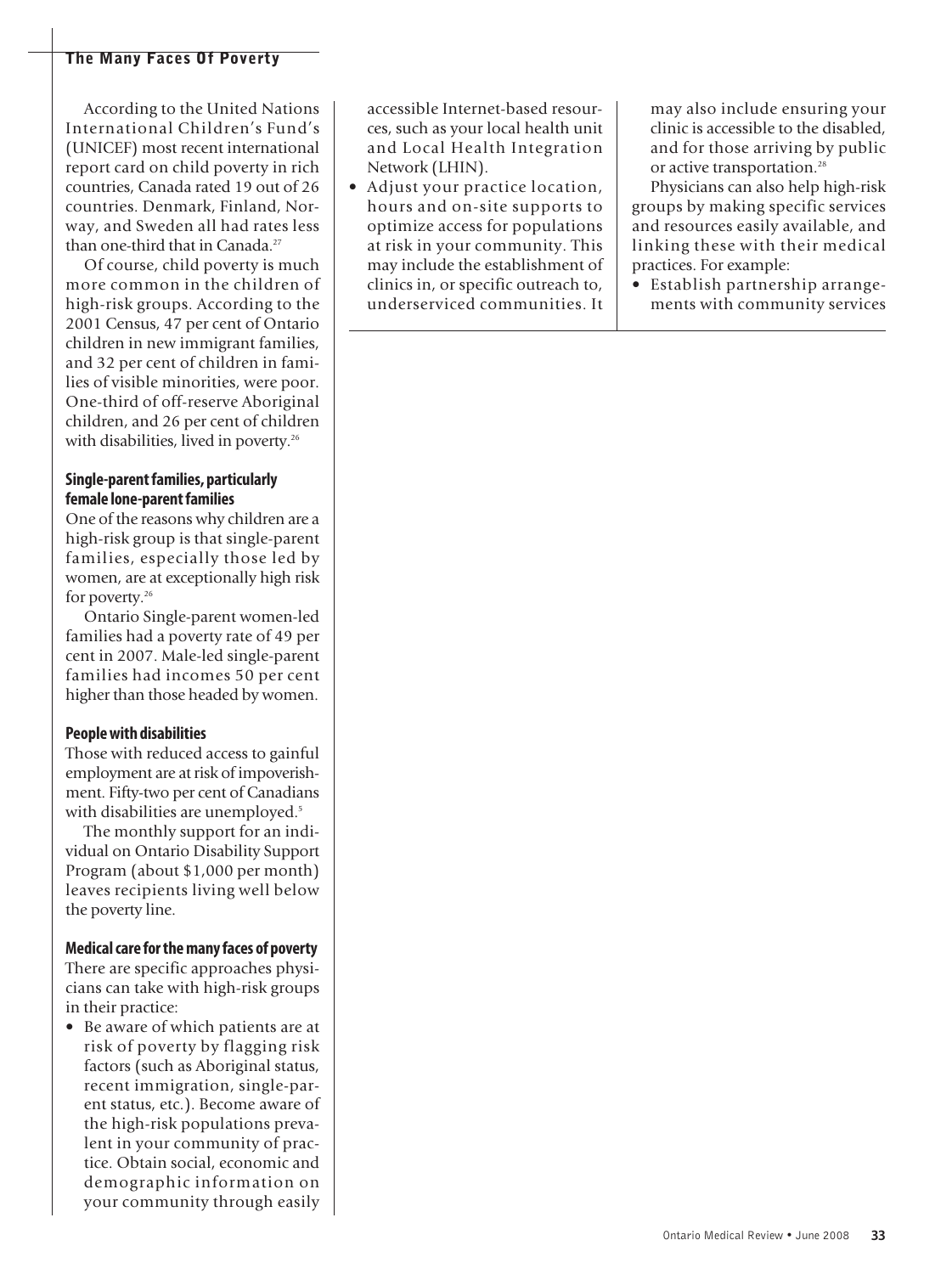such as social workers, Early Years Centres, and public health departments/units.

• Educate patients and the public about the health impacts of poverty, and the importance of addressing the underlying determinants of poverty.

### **Case follow-up**

*You provide suggestions for addressing this patient's obvious physical health issues, but take some extra time in your consult note to discuss an approach to her social determinants of health. You suggest she apply to the Ontario Disability Support Program, and you ask a social worker and occupational therapist to meet with her to optimize her chances of obtaining and maintaining employment after her convalescence. You connect her with a support group for central Africans with HIV that can resource tutors for her children, and social supports for her family. You also connect her with an HIV advocacy organization that provides cheap meals and free home support services. Finally, you note, in conversation with your local medical officer of health, that there is a growing community of recent African immigrants in your town, and you suggest that they may benefit from resources to create targeted services for their health and social need*s.

### **Conclusion**

Poverty has many faces in the form of high-risk populations. It is as important for physicians to be aware of these high-risk groups as it is to be aware of other risk factors for disease.

Physicians can display leadership to ensure that the health-care system is accessible and provides high-quality care to those populations at high risk of poverty.

### **OMA Poverty Articles: Authors**

• *Gary Bloch, MD, CCFP* St. Michael's Hospital Department of Family and Community Medicine, Toronto; Primary Care Director, Inner City Health Associates; Primary Care Lead, Seaton House Family Health Team

• *Vera Etches, MD, CCFP, MHSc, FRCPC* Acting Medical Officer of Health Sudbury & District Health • *Charles Gardner, MD, CCFP, MHSc, FRCPC* Medical Officer of Health and Chief Executive Officer Simcoe Muskoka District Health Unit • *Rosana Pellizzari, MD, CCFP, MSc, FRCPC* Medical Officer of Health, Peterborough County - City Health Unit Assistant Professor, Department of Community and Family Medicine, University of Toronto • *Michael Rachlis, MD, MSc, FRCPC* Associate Professor University of Toronto Departments of Public Health Sciences and Healthy Policy, Management, and Evaluation • *Fran Scott, MD, CCFP, MSc, FRCPC* Director, Community Medicine Residency Program Associate Professor, Public Health Sciences, University of Toronto and Consultant, Planning & Policy and Associate Medical Officer of Health, Toronto Public Health • *Itamar Tamari, MD, CCFP, FCFP* Family Physician Stonegate Community Health Centre Past Chair of the OMA Section of CHC & AHAC Physicians **OMA Poverty Articles:EditorialCommittee** • *Gary Bloch, MD, CCFP* St. Michael's Hospital Department of Family and Community Medicine, Toronto; Primary Care Director, Inner City Health Associates;

Primary Care Lead, Seaton House Family Health Team

• *Rosana Pellizzari, MD, CCFP, MSc, FRCPC*

Medical Officer of Health, Peterborough County - City Health

Unit Assistant Professor, Department of Community and Family Medicine, University of Toronto • *Michael Rachlis, MD, MSc, FRCPC*

Associate Professor University of Toronto Departments of Public Health Sciences and Healthy Policy, Management, and Evaluation

### **Acknowledgments**

The authors wish to acknowledge the contribution of Dr. David Mckeown, Jan Fordham, Rita Paul-Sen Gupta and Bruce Gardham from Toronto Public Health, and Kathy Hardill, nurse practitioner and member of Health Providers Against Poverty, in the preparation of this article.

### **\* Poverty articles posted on OMAwebsite**

The first three articles in this series appeared in the March 2008 *Ontario Medical Review*. The articles, entitled "Why Poverty Makes Us Sick," "Identifying Poverty in Your Practice and Community," and "Strategies for Physicians to Mitigate the Health Effects of Poverty," are posted on the OMA website at: http://www.oma. org/pcomm/omr/may/08maintoc. htm. **OMR**

### **References**

1. Auger N, Raynault M-F, Lessard R, Choinière R. Income and health in Canada. In: Raphael D, editor. *Social Determinants of Health: Canadian Perspectives*. Toronto, ON: Canadian Scholars' Press; 2004. p. 39-52.

2. Marmot MG. Social inequalities in mortality: the social environment. In: Wilkinson RG, editor. *Class and Health: Research and Longitudinal Data*. London, UK: Tavistock Publications; 1986. p. 21-33.

3. North F, Syme SL, Feeney A, Head J, Shipley MJ, Marmot MG. Explaining socioeconomic differences in sickness absence: the Whitehall II Study. *BMJ*. 1993 Feb 6;306(6874): 361-6. Available from: http://www. pubmedcentral.nih.gov/picrender.fc gi?artid=1676477&blobtype=pdf. Accessed: 2008 May 29.

4 Statistics Canada. Income in Canada, 2005. Ottawa, ON: Statistics Canada; 2007 May. Available from: http://www.statcan.ca/english/freep ub/75-202-XIE/75-202-XIE2005 000.pdf. Accessed: 2008 May 29.

5. Raphael D. *Poverty and Policy in Canada: Implications for Health and*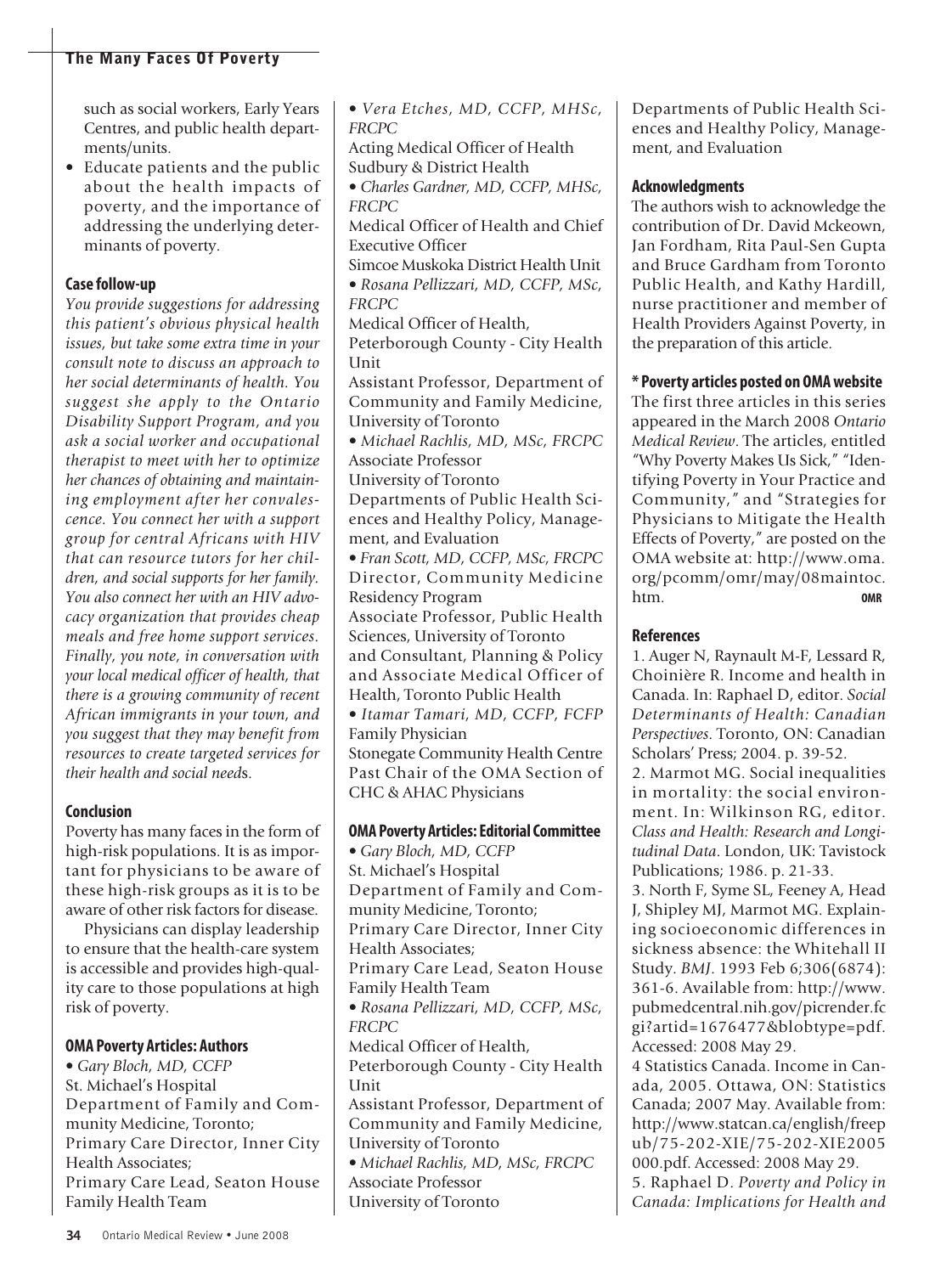*Quality of Life*. Toronto, ON: Canadian Scholars' Press; 2007.

6. Adelson N. The embodiment of inequity: health disparities in aboriginal Canada. *Can J Public Health*. 2005 Mar-Apr;96 Suppl 2:S45-61. 7. Beavon D. Canadian Aboriginal demographics: population size, growth and well-being [PowerPoint presentation made to the Centre for Aboriginal Economic Policy Research, Australian National University]. Ottawa, ON: Indian and Northern Affairs Canada; 2007 May. Available from: http://www.anu.edu.au/ caepr/ Publications/topical/Beavon\_ Canada.pdf. Accessed: 2008 May 29. 8. Bowlby G, Denis J, Langlet E, Malo D. Aboriginal data initiative survey component. In: Symposium 2004, Innovative Methods for Surveying Difficult-to-Reach Populations (2004: Gatineau, Québec). [Statistics Canada International Symposium Series - Proceedings]. Ottawa, ON: Statistics Canada; 2005. Available from: http://www. statcan.ca/english/freepub/11-522- XIE/2004001/Denis\_eng\_final.pdf. Accessed: 2008 May 29.

9. Statistics Canada. Aboriginal Peoples in Canada in 2006: Inuit, Métis and First Nations, 2006 Census: highlights. [Internet]. Ottawa, ON: Statistics Canada; 2008. [modified 2008 Jan 9]; [about 4 screens]. Available from: http://www12.statcan.ca/english/census06/analysis/ aboriginal/highlights.cfm. Accessed: 2008 May 29.

10. Manuel DG, Schultz SE. Adding years to life and life to years: life and health expectancy in Ontario. [Research Atlas]. Toronto, ON: Institute for Clinical and Evaluative Studies; 2001 Jan. Available from: http:// www.ices.on.ca/file/Atlas%20- %20Adding%20years%20to%20life %20and%20life%20to%20years. pdf. Accessed: 2008 May 29.

11. Beiser M. The health of immigrants and refugees in Canada. *Can J Public Health*. 2005 Mar-Apr;96 Suppl 2:S30-44.

12. Ng E, Wilkins R, Gendron F, Berthelot J-M. Dynamics of immigrants' health in Canada: evidence from the National Population Health Survey. Ottawa, ON: Statistics Canada; 2005. Available from: http:// www.statcan.ca/english/research/82 -618-MIE/2005002/pdf/82-618- MIE2005002.pdf. Accessed: 2008 May 29.

13. Ornstein M. Ethno-racial groups in Toronto, 1971-2001: a demographic and socio-economic profile. Toronto, ON: Institute for Social Research, York University; 2006 Jan. Available from: http://www.isr. yorku.ca/download/Ornstein—Ethno -Racial\_Groups\_in\_Toronto\_1971- 2001.pdf. Accessed: 2008 May 29. 14. Picot G, Sweetman A. The deteriorating economic welfare of immigrants and possible causes: update 2005. Ottawa, ON: Statistics Canada; 2005 Jun. Available from: http:// www.statcan.ca/english/research/11 F0019MIE/11F0019MIE2005262.

pdf. Accessed: 2008 May 29. 15. Ontario Campaign 2000. The road ahead: poverty reduction in Ontario: 2007 report card on child and family poverty in Ontario. Toronto, ON: Ontario Campaign 2000; 2008 Mar. Available from: http://

www.campaign2000.ca/rc/rc07/200 7\_ON\_Report\_Card%20\_Engl\_Mar 2008.pdf?x=115291. Accessed: 2008 May 29.

16. Statistics Canada. Income Statistics Division. Low income cut-offs for 2004 and low income measures for 2002. Ottawa, ON: Statistics Canada, Income Statistics Division; 2005 Apr. Available from: http:// www.statcan.ca/english/research/75 F0002MIE/75F0002MIE2005003. pdf. Accessed: 2008 May 29.

17. There are very important differences within these global groups. For example, Portuguese and Bangladeshis are much more likely to live in poverty than other Europeans or South Asians respectively.

18. Statistics Canada. Canada's ethnocultural mosaic, 2006 Census: findings. [Internet]. Ottawa, ON: Statistics Canada; 2008. [modified 2008 Apr 10]; [about 1 screen]. Available from: http://www12.statcan.ca/english/census06/analysis/et hnicorigin/index.cfm. Accessed: 2008 May 29.

19. Hulchanski JD. The three cities within Toronto: income polariza-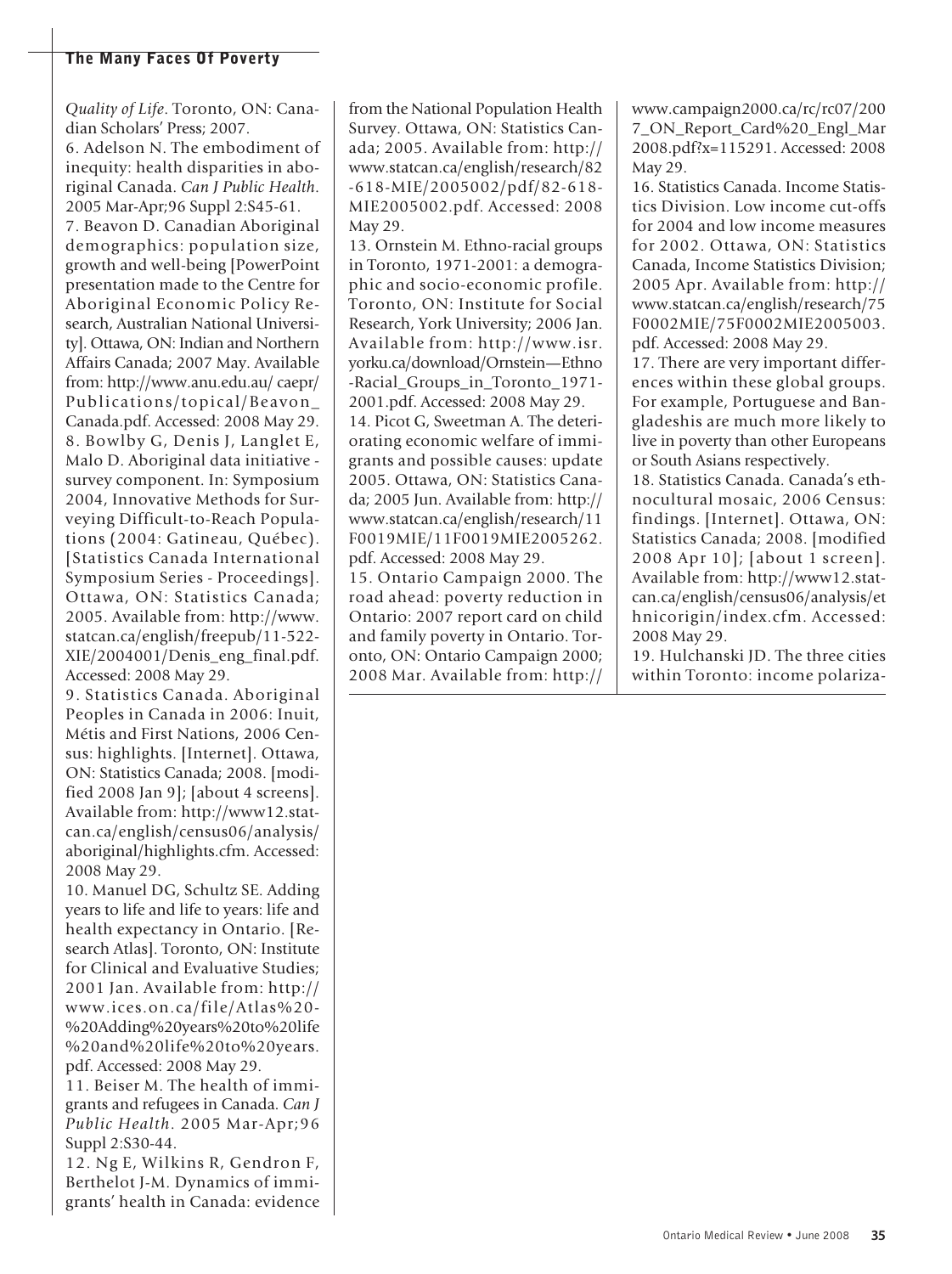tion among Toronto's neighbourhoods, 1970-2000. [Research Bulletin 41]. Toronto, ON: Centre for Urban and Community Studies, University of Toronto; 2007 Dec. Available from: http://www.urbancentre. utoronto.ca/pdfs/researchbulletins/ CUCSRB41\_Hulchanski\_ Three\_Cities\_Toronto.pdf. Accessed: 2008 May 29.

20. Glazier R, Booth G, editors. Neighbourhood environments and resources for healthy living – a focus on diabetes in Toronto. [ICES Atlas]. Toronto, ON: Institute for Clinical Evaluative Studies; 2007 Nov. Available from: http://www.ices. on.ca/webpage.cfm?site\_id=1&org\_ id=67&morg\_id=0&gsec\_id=0&ite m\_id=4406&type=atlas. Accessed: 2008 May 29.

21. Creatore MI, Gozdyra P, Booth GL, Ross K, Glazier RH. Socioeconomic status and diabetes. In: Glazier R, Booth G, editors. Neighbourhood environments and resources for healthy living – a focus on diabetes in Toronto. [ICES Atlas]. Toronto, ON: Institute for Clinical

Evaluative Studies; 2007. p. 35-56. Available from: http://www.ices. on.ca/file/TDA\_Chp3\_Part1\_press.p df and http://www.ices.on.ca/file/ TDA\_Chp3\_Pa rt 2 \_pr e ss.pdf. Accessed: 2008 May 29.

22. Toronto District School Board, School Community Safety Advisory Panel. The road to health: a final report on school safety. Toronto, ON: The Panel; 2008 Jan. Available from: http://www.schoolsafetypanel.com/finalReport.html. Accessed: 2008 May 29.

23. Davey Smith G, Gordon D. Poverty across the life course and health. In: Pantazis C, Gordon D, editors. Tackling Inequalities: *Where Are we Now and What Can be Done?* Bristol, UK: Policy Press; 2000. p. 141-58.

24. Raphael D, Farrell ES. Beyond medicine and lifestyle: addressing the societal determinants of cardiovascular disease in North America. *Leadersh Health Serv*. 2002;15(4):1-5.

25. Aber JL, Bennett NG, Conley DC, Li J. The effects of poverty on child health and development. *Annu*

*Rev Public Health*. 1997;18:463-83.

26. Campaign 2000. It takes a nation to raise a generation: time for a national poverty reduction strategy: 2007 report card on child and family poverty in Canada. Ottawa, ON: Campaign 2000; 2007. Available from: http://www.campaign 2000. ca/rc/rc07/2007\_C2000\_NationalR eportCard.pdf. Accessed: 2008 May 29.

27. UNICEF, Innocenti Research Centre. Child poverty in rich countries, 2005: the proportion of children living in poverty has risen in a majority of the world's developed economies. [Innocenti report card no. 6]. Florence, Italy: UNICEF Innocenti Research Centre; 2005. Available from: http://www.unicefirc.org/publications/pdf/repcard6e. pdf. Accessed: 2008 May 29.

28. Jones KE, Tamari IE. Making our offices universally accessible: guidelines for physicians. *CMAJ*. 1997 Mar 1;156(5):647-56. Available from: http://www.ecmaj.ca/cgi/ reprint/156/5/647.pdf. Accessed: 2008 May 29.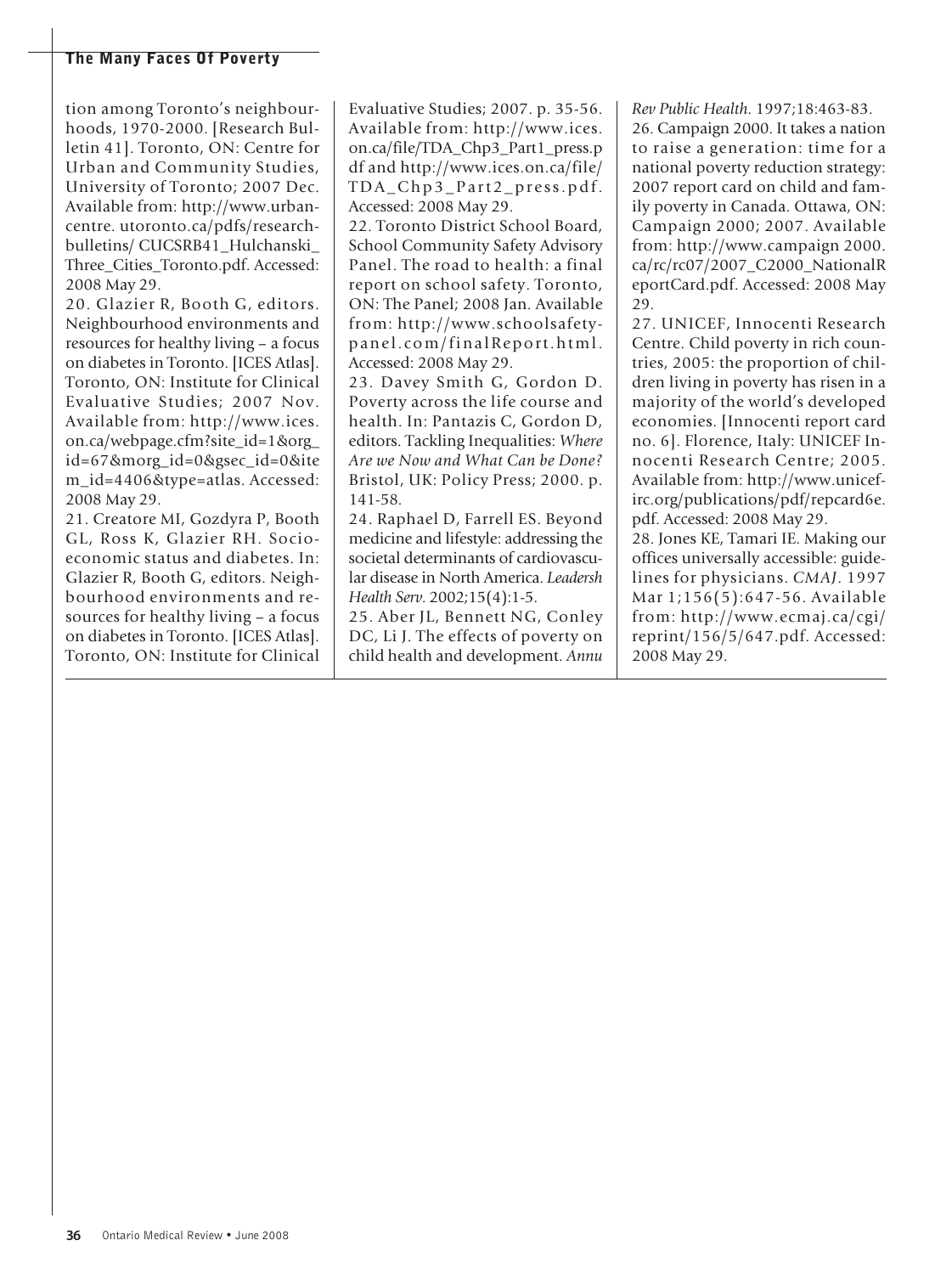# Poverty and Health **Poverty reduction: policy options and perspectives**

by The Ontario Physicians Poverty Work Group (Gary Bloch, MD, Vera Etches, MD, Charles Gardner, MD, Rosana Pellizzari, MD, Michael Rachlis, MD, Fran Scott, MD, Itamar Tamari, MD)

T<br>and i he following article describes policy initiatives that have proven to be effective at alleviating poverty in Ontario, as well as other Canadian and international jurisdictions.

The health-care system has a vital role to play in this endeavour, however, substantial poverty reduction requires action in many other sectors.

To be effective partners and advocates, Ontario physicians should have an appreciation of the multiple strategies required to address poverty reduction, and an understanding of which interventions actually work.

### **Povertycan be beaten**

Some Canadians tend to think that the "poor will always be with us." However, many other countries have much lower poverty rates than Canada, and some provinces have lower rates than others.

The 2000 Canadian general poverty rate of 10 per cent, and childhood poverty rate of 14 per cent, were in the middle range for wealthy countries. 1 The United States' general poverty rate of 17 per cent, and childhood rate of 22 per cent, were much higher than Canada's, while most northern European countries had general poverty rates of five per cent, and child poverty rates of three per cent.

The United States has a greater

gross domestic product per capita than all but two European countries that are members of the Organization of Economic Co-operation and Development (OECD), and yet it has higher poverty rates than all of them.<sup>1</sup> Clearly, poverty reduction is much more about policy choices than overall economic performance.

In Canada, those aged 65 or older had poverty rates above 20 per cent until the 1970s. But the implementation of the guaranteed annual supplement to the old-age pension reduced these rates to four per cent by 2000. This compares with a poverty rate among the elderly of 25 per cent in the United States.

The dramatic poverty reduction among Canadian elderly in response to specific policy initiatives highlights how poverty can be ameliorated by concerted government action.

## **Policies that can remedy poverty**

Addressing poverty starts with a commitment to action, and setting measurable objectives with targets.

The United Kingdom established targets to reduce childhood poverty in the late 1990s, and has since seen the fastest drop in childhood poverty of any European country. 2

In 2002, the province of Quebec introduced an action plan for poverty reduction. <sup>3</sup> Quebec's performance on childhood poverty reduction stands in contrast to that of Ontario. In 1998, the Quebec childhood poverty rate was 23.8 per cent, compared with 17.5 per cent in Ontario. <sup>4</sup> By 2005, the Ontario rate had fallen to 12.6 per cent (a 29 per cent relative reduction), but the Quebec rate had plunged to 9.6 per cent (a 60 per cent relative reduction). 5

In 2006, the Newfoundland and Labrador government announced that it would reduce poverty in that province. On May 30, 2007, the Newfoundland and Labrador House of Assembly passed a resolution committing the province to having the lowest Canadian poverty rate by 2017.

Campaign 2000, a Canadian coalition to eliminate child and family poverty, has highlighted the following four categories of policies that could significantly reduce overall Canadian poverty levels. 6

### **The principle ofsustaining employment**

There should be an assurance that any adult working full time (at least 30 or more hours per week, or 1,500 hours per year) will not live in poverty.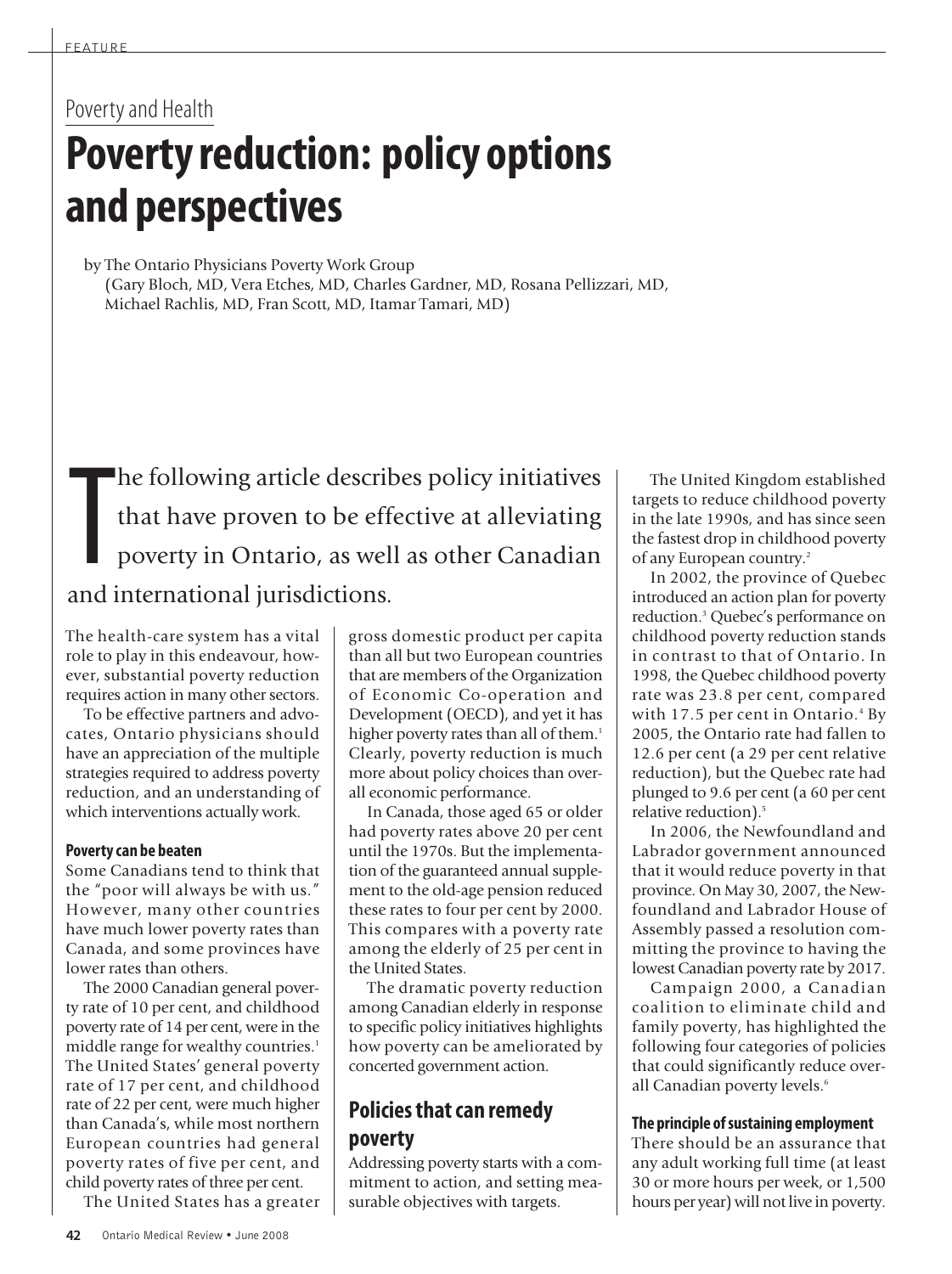Little empirical evidence exists to gauge the complex impact of minimum wage alone on poverty, as many other market and supply-and-demand factors influence employment of low-wage workers. <sup>7</sup> However, public policies to increase the minimum wage have been implemented in many jurisdictions with the intent to reduce poverty. Once minimum wages are set to lift working families above the poverty level, the wage must be indexed to ensure it rises with inflation.

Income-tax deductions, by definition, do not benefit those too poor to pay income tax. Alternatively, tax credits which are refundable ensure that those low-income workers who do not otherwise earn enough to benefit from tax deductions will still receive some money back from the government. 8

In 2006, women made up 47 per cent of the Canadian workforce. Three-quarters of employed women have young children. <sup>9</sup> Universal, affordable, high-quality child care can lift many young families out of poverty through two actions: first, child care allows women to work and earn income; second, reducing the costs of child care would free up income to be used on housing and food.

Canada has the dubious distinction of ranking at the bottom of 14 OECD countries on public spending on early learning and child care.<sup>10</sup>

### **The principle of a basicincome systemfor personswith disabilities**

Canadians with disabilities are more likely to live in poverty than any other Canadians. <sup>11</sup> Families with disabled children are more likely to live on social assistance. Disability benefits could provide disabled Canadians with a guaranteed and adequate income, similar to that received by seniors.

### **The principle oftransitionalsupportwith dignity**

Transitional support with dignity should be provided for individuals and families when adults are unavailable for employment due to temporary or extended problems.

When employment insurance (EI) was originally designed, the vast majority of workers benefited from it. However, currently, only 27 per cent of unemployed persons in Ontario are eligible for EI. In Toronto and Ottawa, this rate falls to just above 20 per cent. <sup>12</sup> This situation could be addressed by implementing a uniform EI entrance requirement, increasing benefits so that they represent at least 60 per cent of earnings, and eliminating the twoweek waiting period so that families are not thrown into a crisis.

In the past, welfare programs divided people into so-called "deserving" and "undeserving" poor. We are still treating those on social assistance with a harsher hand.

Social assistance rates have fallen by 40 per cent in spending power since just prior to the mid-1990s. This leaves the rate at 40 per cent to 65 per cent below the poverty line (depending on family type). 13

Ontario Works (the base welfare program) is the final safety net for low-income persons in Ontario, and often is the source of income for unemployed people who do not qualify for EI, disabled people who have not applied or qualified for the Ontario Disability Support Program (ODSP), single mothers who cannot afford child care, and other highly disadvantaged groups.

The policy sentiment behind lowering welfare rates and restricting access to benefits — that people need to be pushed back into the workforce — does not take into account powerful extenuating circumstances that prevent many of these individuals from working.

### **The principle of available and essential resources**

We should ensure that individuals and families have the available and necessary resources to promote equal opportunities for all Canadians.

Prescription medicines cost Canadians \$27 billion in 2007, and the growth rate is escalating rapidly. 14 People with lower incomes are more likely to be prescribed medications because they are sicker. <sup>15</sup> Yet, low-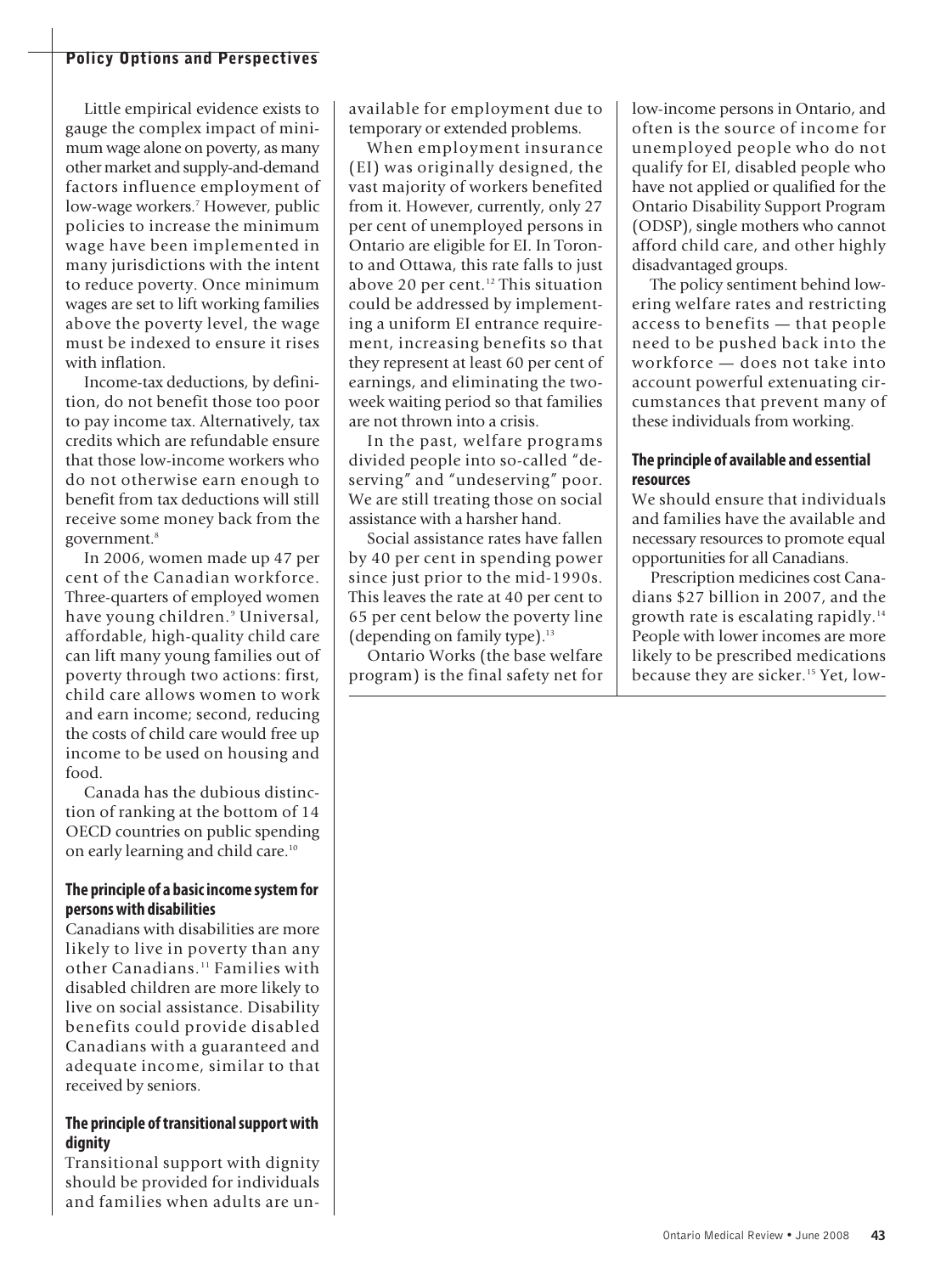income persons who are not on social assistance are the least likely to have prescription drug benefits.

The same pattern exists for dental care: low-income persons have more dental disease but are the least likely to have dental insurance. <sup>16</sup> Increasing coverage for drug and dental costs, such as an extension of the principle of equal access in the Canada Health Act to include these areas, is one strategy to remedy this situation.

Housing costs consume the largest part of the monthly budget for many people, so that improving housing affordability enables households to have more money for food and other essentials. 17

Housing policy strategies may include greater provincial support for housing programs, provincial investments to maintain aging public housing, rent supplements for low-income renters, and construction of rental units geared to income and supportive housing. 18

Canada is the only wealthy country without a national housing policy. <sup>19</sup> A recent study based on 2007 data concluded that since a 2001 federal-provincial agreement which promised \$1 billion for housing, net spending on housing had only increased by \$24 million. Ontario actually cut its spending by \$732 million during the period. <sup>20</sup> This shortfall was only partly ameliorated by the 2008 Ontario budget, which promised \$100 million for new social housing. 21

Early childhood development is a well-established determinant of health. Full-day junior and senior kindergarten, as well as universally subsidized day care, supports early childhood development while enabling parents to remain in the workforce, as described above.

Dr. Fraser Mustard and Margaret McCain reviewed the evidence on this issue in their 1999 report entitled, "Early Years: Reversing the Real Brain Drain."22 They recommended a variety of policies to reduce poverty and level the playing field for disadvantaged Ontario children.

However, little has been done to implement their recommendations. 23

While changes in old-age pensions in the 1970s dramatically reduced poverty among seniors, the implementation of the federal government's child tax benefits resulted in more moderate improvements. Part of the explanation is that several governments have "clawed back" some of the money from families on social assistance. 24

In July 2007, the Ontario government announced the implementation of the Ontario Child Benefit. 25 However, families on social assistance will have some of the benefit clawed back. While the maximum benefit will rise to \$92 per month per child by 2011, families on social assistance will only receive \$50 per month per child.

## **Policiesthat AddressHigh-Risk Groups**

### **Indigenous populations**

As noted in article four of this series (pp. 31-36), Canadian Aboriginals have the highest poverty rates and the poorest health.

The Royal Commission on Aboriginal Peoples noted that bands with land claims settlements have improved their economic and health status, <sup>26</sup> and the speedy resolution of these claims must be central to a health improvement strategy for this group.

Targeting policies to support preschool and school-age children to achieve such outcomes as improved school attainment and, ultimately, better employment, are also critical for this population. 27

### **Northern populations**

Strategies that aim to foster diversification of employment in the North may address the increased burden of poverty in the North. Support for transportation to access work and services over larger geographic distances, and improved access to education and training, are also

important for northern populations seeking to reduce poverty. 28

Tax deductions for residents living in the North are another public policy that has gained some support recently, though those with the lowest incomes would not benefit as they do not pay income tax. 29

### **Racialized groups and recentimmigrants**

Systemic racial discrimination persists in Canadian society and acts as a barrier to both opportunity and livelihood for many Canadians. Meaningful action to address racism requires a commitment from all levels of government, as well as society's major institutions. 30

Barriers experienced by new immigrants to Canada include inequality in access to professions and trades. Presently, many competent and well-trained immigrants are denied jobs because of the rigidity of many professional associations, and unrealistic demands for Canadian experience. 31

### **Impoverished urban neighbourhoods**

Geographically concentrated racialized poverty is found in inner-city neighbourhoods in many Canadian cities, such as Winnipeg, Vancouver, Saskatoon and Toronto. These conditions require general policies to improve social determinants of health, including poverty, physical and infrastructure improvements to inner-city neighbourhoods, and targeted community capacity building. <sup>32</sup> The case example of Regent Park's Pathways to Education, described on page 46, is an excellent example of the latter strategy.<sup>33</sup>

### **The Ontario governmentis developing an approach to poverty**

In 2007, Ontario Premier Dalton McGuinty appointed Deb Matthews, Minister of Children and Youth Services, to chair a cabinet committee on poverty reduction.

The government has committed to developing a poverty-reduction strategy that will contain specific indicators and targets by the end of 2008. Leading up to the release of the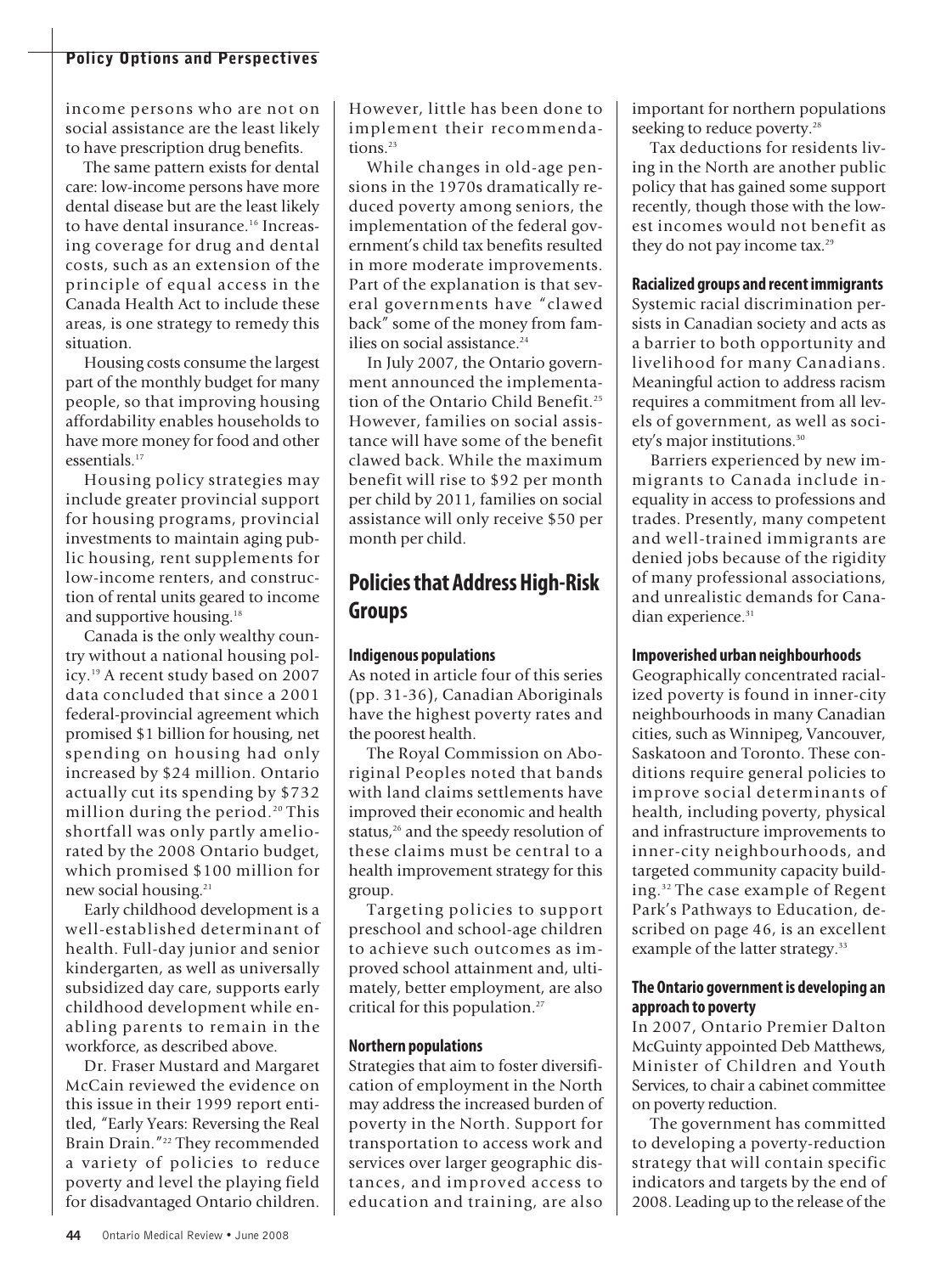2008 budget, and in the budget itself, the government announced a series of initiatives to deal with poverty, including a low-income children's dental program, expanded student nutrition programs, new textbook and technology grants, new social housing expenditures, and a variety of other programs. The province raised the minimum wage to \$8.75 in 2007, and plans to have it rise to \$10.25 by 2010.

### **Changesin public healthmandatewill lead to increased focus on social issues like poverty**

The mandate for the province's public health units is changing to include a stronger emphasis on the determinants of health.

The proposed Ontario Public Health Standards establish new requirements for fundamental health programs and services provided by medical officers of health and other health unit staff.

The standards integrate the determinants of health into key public health functions, such as surveillance and population health assessment, health protection, and health promotion at the local level.

Physicians can expect to receive information on the links between poverty and health status from their local board of health. Physicians may find that more public health services and programs are targeted at low-income and other vulnerable patients within their practices.

Physicians may also be called upon by their public health colleagues to collaborate and advocate on local issues, such as hunger, homelessness, and poverty.

### **Developing a comprehensive anti-poverty strategyin Ontario**

While there are better opportunities than ever to develop a comprehensive plan to reduce poverty in Ontario, there are challenges as well.

The Canadian economy is slowing, a recession in the United States will likely be announced shortly, 34 and Ontario's economy is not performing as well as the economies of other provinces. <sup>35</sup> These slowdowns will reduce the growth of government revenues.

The government of Ontario and the federal government have made deep tax cuts over the past 10 years. 36 Since 1993, spending by Canadian senior levels of government has fallen from 45 per cent of the country's economy to less than one-third. <sup>37</sup> The current Ontario government has pledged to not raise taxes or run a deficit, <sup>38</sup> and the federal government has announced further tax cuts. 39

The United Nations International Children's Fund (UNICEF) noted that the higher the proportion of a country's overall economy devoted to social transfers (such as the child tax credit), the lower the rate of poverty. This trend has been most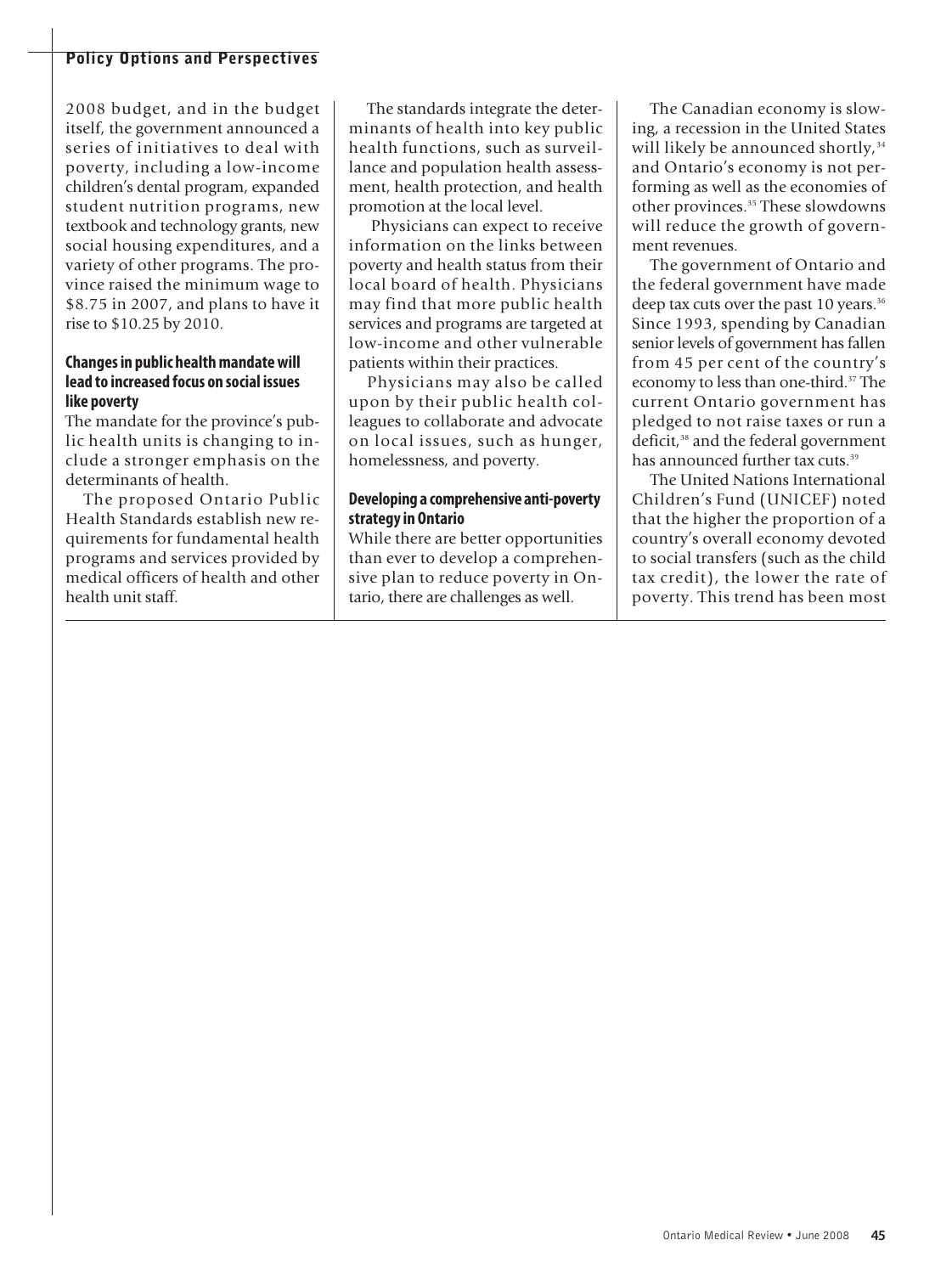effectively demonstrated in European countries, including the United Kingdom and Sweden. 40

### **Case example**

*Pathways to Education™, an intervention aimed at reducing school drop-out rates, started in 2001 in an inner-city neighbourhood in Toronto when the board and staff of a community health centre (CHC), Regent Park, committed to a vision of local children running the CHC when they grew up. The aim was to assist the children to reach their full potential, and address two powerful social determinants of health — education and income — by supporting them to become the next generation of doctors, nurses, dentists, social workers and administrative staff. Since 2001, funders, parents, schools, the CHC, and other community groups have used academic, social, and financial supports to reduce the drop-out rate in their community from 56 per cent to only 10 per cent. Pathways to Education™ has proven how inner-city neighbourhoods can be incubators of innovative solutions, when the infrastructure and funding exists to empower communities. It has also become a showcase to demonstrate both the link between education and employment opportunities, and the importance of using a comprehensive approach to meet targets.*

### **Conclusion**

This article concludes a five-part series on poverty and health written by physicians for physicians.

Poverty is a serious problem in Ontario, and especially in Toronto. For more than a decade, researchers, physicians, and public health providers have been calling for action on the health problems caused by the province's deepening social inequalities. Ontario's physicians can help to advocate for meaningful government action on poverty, at all levels, to build a healthier future for our patients.

Physicians will have many opportunities to influence Ontario's poverty-reduction program as the provincial government develops its plan this year.

The authors hope that this series will enable colleagues to better respond to individual patients' poverty-related problems, and to participate in the current public policy debate about reducing poverty in Ontario.

### **OMA Poverty Articles: Authors**

• *Gary Bloch, MD, CCFP* St. Michael's Hospital Department of Family and Community Medicine, Toronto; Primary Care Director, Inner City Health Associates; Primary Care Lead, Seaton House Family Health Team • *Vera Etches, MD, CCFP, MHSc, FRCPC* Acting Medical Officer of Health Sudbury & District Health • *Charles Gardner, MD, CCFP, MHSc, FRCPC* Medical Officer of Health and Chief Executive Officer Simcoe Muskoka District Health Unit • *Rosana Pellizzari, MD, CCFP, MSc, FRCPC* Medical Officer of Health, Peterborough County - City Health Unit Assistant Professor, Department of Community and Family Medicine, University of Toronto • *Michael Rachlis, MD, MSc, FRCPC* Associate Professor University of Toronto Departments of Public Health Sciences and Healthy Policy, Management, and Evaluation • *Fran Scott, MD, CCFP, MSc, FRCPC* Director, Community Medicine Residency Program Associate Professor, Public Health Sciences, University of Toronto and Consultant, Planning & Policy and Associate Medical Officer of Health, Toronto Public Health • *Itamar Tamari, MD, CCFP, FCFP* Family Physician Stonegate Community Health Centre Past Chair of the OMA Section of CHC & AHAC Physicians

**OMA Poverty Articles:EditorialCommittee**

• *Gary Bloch, MD, CCFP* St. Michael's Hospital

Department of Family and Community Medicine, Toronto; Primary Care Director, Inner City

Health Associates;

Primary Care Lead, Seaton House Family Health Team

• *Rosana Pellizzari, MD, CCFP, MSc, FRCPC*

Medical Officer of Health,

Peterborough County - City Health Unit

Assistant Professor, Department of Community and Family Medicine, University of Toronto

• *Michael Rachlis, MD, MSc, FRCPC* Associate Professor

University of Toronto

Departments of Public Health Sciences and Healthy Policy, Management, and Evaluation

### **Acknowledgments**

The authors wish to acknowledge the contribution of Dr. David Mckeown, Jan Fordham, Rita Paul-Sen Gupta and Bruce Gardham from Toronto Public Health, and Kathy Hardill, nurse practitioner and member of Health Providers Against Poverty, in the preparation of this article.

**OMR**

### **References**

1. Förster M, Mira d'Ercole M. Income distribution and poverty in OECD countries in the second half of the 1990s. Paris, France: Organization for Economic cooperation and Development; 2005 Mar. Available from: http://www.oecd.org/dataoecd/ 48/9/34483698.pdf. Accessed: 2008 May 30.

2. United Nations. Committee on the Rights of the Child. Report on the rights of children: consideration of reports submitted by states parties under article 44 of the Convention: United Kingdom of Great Britain and Northern Ireland. New York, NY: United Nations; 2007 Jul. Available from: http://www.unhcr.org/cgibin/texis/vtx/refworld/rwmain/open docpdf.pdf?docid=4806162b2. Accessed: 2008 May 30.

3. Collin C. Poverty reduction strategies in Quebec and in Newfoundland and Labrador. Ottawa, ON: Infor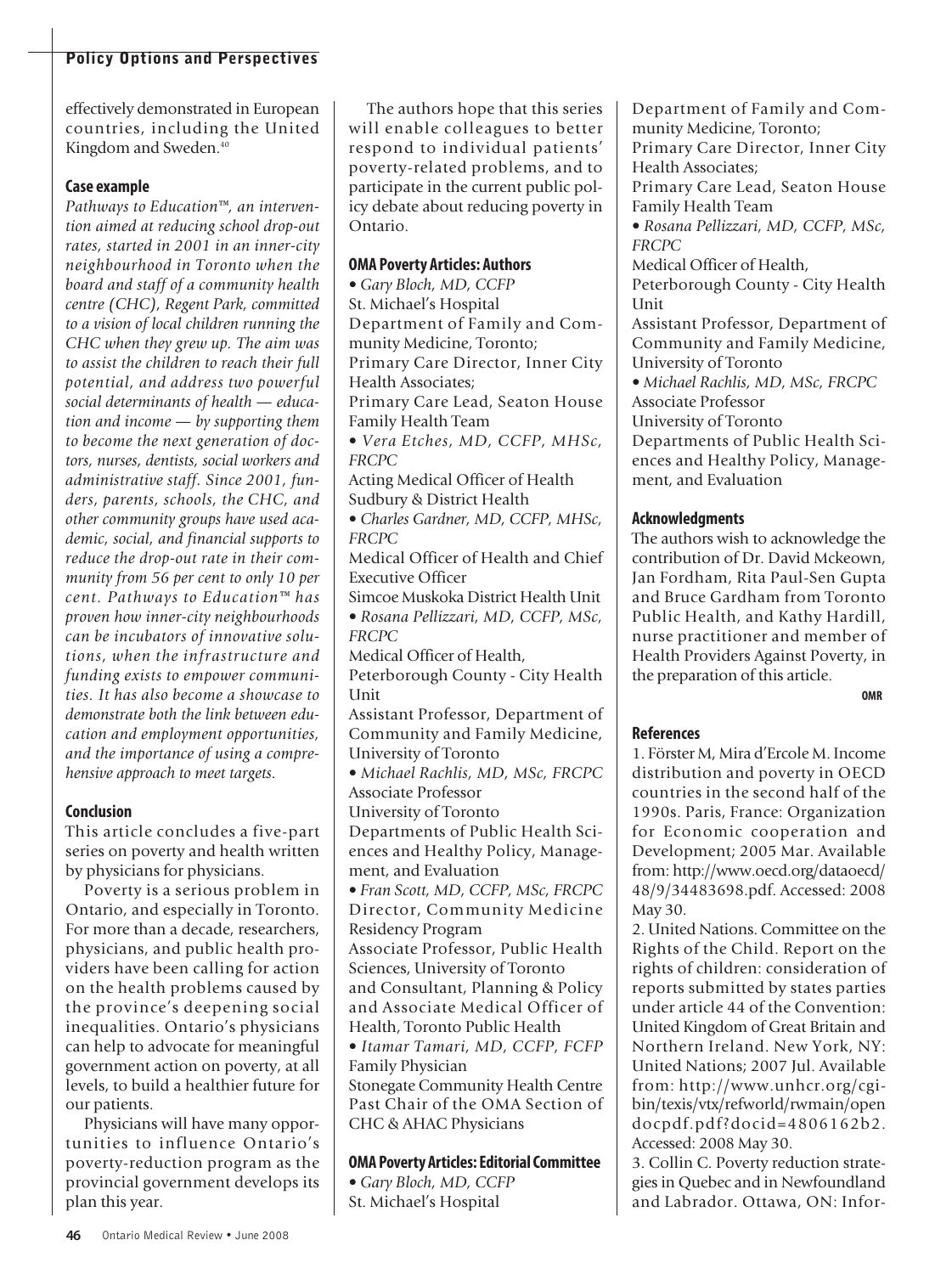mation and Research Service; 2007 Oct. Available from: http://www. parl.gc.ca/information/library/PRBp ubs/prb0723-e.pdf. Accessed: 2008 May 30.

4. Campaign 2000. Child poverty in Canada: report card 2000. Toronto, ON: Campaign 2000; 2000 Nov. Available from: http://www.cam $p \alpha$ ign 2000.ca/NATrc00.pdf. Accessed: 2008 May 30.

5. Campaign 2000. It takes a nation to raise a generation: time for a national poverty reduction strategy: 2007 report card on child and family poverty in Canada. Ottawa, ON: Campaign 2000; 2007. Available from: http://www.campaign2000.ca/ rc/rc07/2007\_C2000\_NationalRepor

tCard.pdf. Accessed: 2008 May 30. 6. Novick M. Summoned to stewardship: make poverty reduction a collective legacy: Campaign 2000 policy perspectives. Toronto, ON: Campaign 2000; 2007 Sep. Available from: http://www.campaign2000.ca/ res/dispapers/summoned\_to\_ stewardship.pdf. Accessed: 2008 May 30. 7. Sarlo C. The minimum wage and poverty: a critical evaluation. Toronto, ON: Canadian Restaurant and Foodservices Association; 2008 Aug. Available from: http://www.crfa.ca/ news/bytopic/pdf/minimumwage\_cr iticalevaluation.pdf. Accessed: 2008 May 30.

8. Canadian Centre for Policy Alternatives. Poverty primer: a comprehensive strategy to reduce poverty and inequality in Canada. Ottawa, ON: Canadian Centre for Policy Alternatives; 2007 Mar. Available from: http://www.policyalternatives.ca/documents/National\_Office \_Pubs/2007/AFB2007\_Poverty\_Prim er.pdf. Accessed: 2008 May 30.

9. Almey M. Women in Canada: work chapter updates: 2006. Ottawa, ON: Statistics Canada; 2007 Apr. Available from: http://www.statcan. ca/english/freepub/89F0133XIE/89F 0133XIE2006000.pdf. Accessed: Accessed: 2008 May 30.

10. Friendly M. Early learning and child care: how does Canada measure up?: international comparisons using data from Starting Strong II.

[Child care briefing notes]. Toronto, ON: Childcare Resource and Research Unit, Centre for Urban and Community Studies, University of Toronto; 2006. Oct. p. 9-10. Available from: http://www.childcarecanada.org/pubs/pdf/BN\_EarlyLearn ing06.pdf. Accessed: 2008 May 30.

11. Raphael D. *Poverty and Policy in Canada: Implications for Health and Quality of Life*. Toronto, ON: Canadian Scholars' Press; 2007.

12. Canadian Labour Congress. Towards a better employment insurance (EI) system for workers in today's job market. Ottawa, ON: Canadian Labour Congress; 2007 Feb 28. Available from: http://canadianl a b o u r. c a / u p d ir/ 0 2 - 2 8 - 0 7 - Towards\_a\_Better\_Employment\_Ins \_System\_.pdf. Accessed: 2008 May 30.

13. Canada. National Council of Welfare. Welfare incomes, 2005. Ottawa, ON: Council of Welfare; 2006 Oct. [National Council of Welfare Reports, v. 125]. Available from: http://www.ncwcnbes.net/documents/researchpublications/Resear chProjects/WelfareIncomes/2005Rep ort\_Summer2006/ReportENG.pdf. Accessed: 2008 May 30.

14. Canadian Institute for Health Information. Drug expenditures in Canada, 1985 to 2007. Ottawa, ON: Canadian Institute for Health Information; 2008 May. Available from: http://secure.cihi.ca/cihiweb/ dispPage.jsp?cw\_page=PG\_1310\_E& cw\_topic=1310&cw\_rel=AR\_80\_E. Accessed 2008 May 30.

15. Tamblyn RM. Prescription drug coverage: an essential service or a fringe benefit? *CMAJ*. 2005 Nov 22;173(11):1343-4. Available from: http://www.ecmaj.ca/cgi/reprint/ 173/11/1343.pdf. Accessed: 2008 May 30.

16. Bhatti T, Rana Z, Grootendorst P. Dental insurance, income and the use of dental care in Canada. J *Can Dent Assoc*. 2007 Feb;73(1):57. Available from: http://www.cda-adc. ca/jcda/vol-73/issue-1/57.pdf. Accessed: 2008 May 30.

17. McIntyre L, Tarasuk V. Food security as a determinant of health: prepared for The Social Determinants of Health Across the Life-Span Conference, held in Toronto in November 2002. Ottawa, ON: Public Health Agency of Canada; 2002 Nov. Available from: http://www.phac-aspc. gc.ca/ph-sp/phdd/pdf/ overview\_ implications/08\_food\_e.pdf. Accessed: 2008 May 30.

18. Campaign 2000. It takes a nation to raise a generation: time for a national poverty reduction strategy: 2007 report card on child and family poverty in Canada. Ottawa, ON: Campaign 2000; 2007. Available from: http://www.campaign2000.ca/ rc/rc07/2007\_C2000\_NationalRepor tCard.pdf. Accessed: 2008 May 30.

19. Shapcott M. Wellesley Institute national housing report card: feds, most provinces fail to meet their commitment to increase affordable housing funding by \$2 billion. Toronto, ON: Wellesley Institute; 2008 Feb 1. Available from: http:// wellesleyinstitute.com/files/winationalhousingreportcard\_0.pdf. Accessed: 2008 May 30.

20. Shapcott M. Wellesley Institute national housing report card: feds, most provinces fail to meet their commitment to increase affordable housing funding by \$2 billion. Toronto, ON: Wellesley Institute; 2008 Feb 1. Available from: http:// wellesleyinstitute.com/files/winationalhousingreportcard\_0.pdf. Accessed: 2008 May 30.

21. Ontario. Ministry of Finance. Strengthening Ontario's economy by investing in infrastructure: 2008 Ontario budget backgrounder. Toronto, ON: Ontario Ministry of Finance; 2008 Mar 25. Available from: http://www.fin.gov.on.ca/english/budget/ontariobudgets/2008/pd f/bk4.pdf. Accessed: 2008 May 30. 22. McCain MN, Mustard JF. Early years study: final report: reversing the real brain drain. Toronto, ON: The Founders' Network; 1999 Apr. Available from: http://www.founders. net/ey/home.nsf/a811f0e8afbb2a79 85256786003a3dd9/1e4ad2a677be 034685256a4700737a3b/\$FILE/earl y\_years\_study.pdf. Accessed: 2008 May 30.